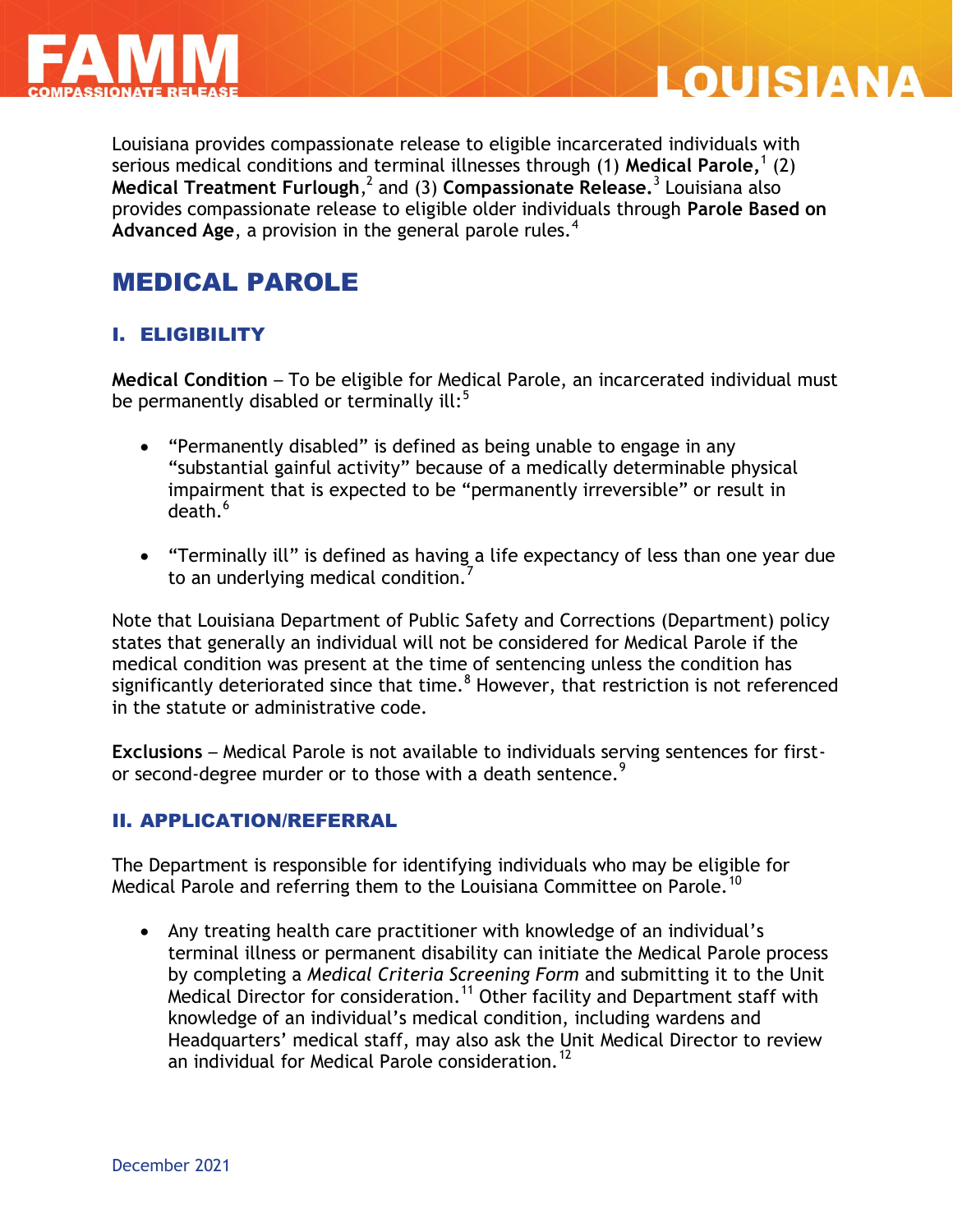The Unit Health Authority (or a designee) must identify all incarcerated individuals who meet the medical criteria for Medical Parole and submit a quarterly report to the Chief Nursing Officer identifying those individuals.<sup>13</sup> The Chief Nursing Officer submits a quarterly report to the Department Secretary stating the number of people who meet the Medical Parole medical criteria, the number who were granted Medical Parole, and the number who were declined at any point in the consideration process.<sup>14</sup>

There is no Department information indicating that an incarcerated individual or family member can file an application to start the Medical Parole process.

### III. DOCUMENTATION AND ASSESSMENT

The Warden at each institution appoints a multidisciplinary team to evaluate all Medical Parole requests.<sup>15</sup>

**Evaluation and Recommendation: Unit Medical Director** – The Unit Medical Director (or a designee) evaluates each *Medical Criteria Screening Form* and, based only the individual's medical information, decides whether the person meets the medical eligibility criteria for Medical Parole consideration.<sup>16</sup>

- If the individual **meets** the medical criteria, the Unit Medical Director recommends the person be considered for Medical Parole, completes the appropriate section of the *Recommendation for Medical Parole or Medical Treatment Furlough* form, and submits it to the Unit Warden for review.<sup>17</sup>
- If the Unit Medical Director declines to recommend the incarcerated individual for Medical Parole, a "notification of declination" is sent to the Unit Warden and the Department's Chief Nursing Officer, and the *Medical Criteria Screening Form* is filed in the person's medical record.<sup>18</sup>

**Evaluation and Recommendation: Warden** – The Unit Warden is responsible for evaluating every recommendation for Medical Parole,<sup>19</sup> completing the *Recommendation for Medical Parole or Medical Treatment Furlough* form, and providing an opinion as to whether the individual would constitute a danger to self or society if released.<sup>20</sup>

- If, based on that evaluation, the Unit Warden recommends the individual be considered for Medical Parole, the *Recommendation for Medical Parole or Medical Treatment Furlough* form is sent to the Department's Chief Nursing Officer for processing. $^{21}$
- If the Unit Warden declines to recommend the individual, a notice is sent to the Department's Chief Nursing Officer and the paperwork is filed in the person's medical record.<sup>22</sup>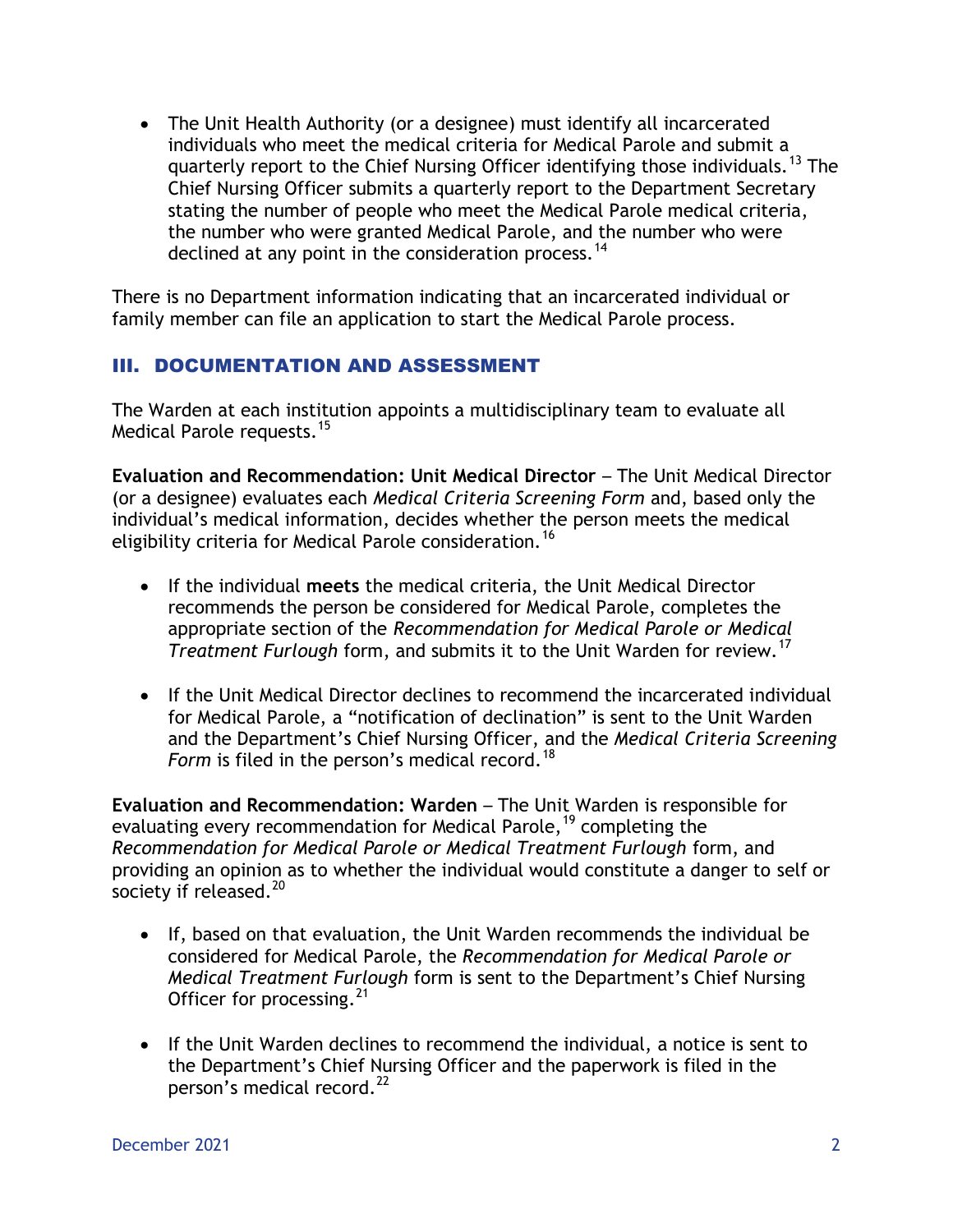**Evaluation and Recommendation: Department Medical/Mental Health Director** – The Department's Medical/Mental Health Director evaluates every *Recommendation for Medical Parole or Medical Treatment Furlough* form to ensure it complies with applicable state laws and agency policies<sup>23</sup> and completes the form by  $(1)$ recommending the individual for Medical Parole and submitting it to the Department Secretary for review<sup>24</sup> or (2) declining to recommend the individual for Medical Parole consideration and sending a notification of the decision to the Unit Warden and the Department's Chief Nursing Officer.<sup>25</sup>

**Evaluation and Recommendation: Secretary** – The Secretary evaluates every *Recommendation for Medical Parole or Medical Treatment Furlough form received*<sup>26</sup> and completes the form by (1) recommending the incarcerated individual for Medical Parole and forwarding the case to the Louisiana Committee on Parole (Committee); $^{27}$ (2) requesting additional information prior to making a decision;<sup>28</sup> or (3) declining to recommend the individual for Medical Parole consideration and sending a notice of the decision to the Warden and the Department's Chief Nursing Officer.<sup>29</sup>

#### IV. DECISION-MAKING PROCESS

**Decision-Maker** – The authority to grant Medical Parole rests solely with the Louisiana Board of Pardons' Committee on Parole.<sup>30</sup>

#### **Decision-Making Process**

- When considering an individual for Medical Parole, the Committee on Parole may require that the Department produce additional medical evidence or that the individual have additional medical exams. $31$
- Upon referral by the Department, the Committee will schedule an individual for a Medical Parole hearing.<sup>32</sup> Note that if an individual is unable to appear before the Board due to the medical condition, a medical professional can provide information to the Committee about the person's medical condition.<sup>33</sup>
- The Committee determines the risk to public safety and will grant Medical Parole only after determining that the individual does not pose a high risk to public safety.<sup>34</sup>

**Decision** – Based on all the documentation and information presented, the Committee decides whether to grant or deny an individual's Medical Parole request.<sup>35</sup>

 Conditions – The Committee can establish Medical Parole conditions if necessary,  $36$  including conditions related to monitoring the individual's physical condition and ensuring there is no danger to society.<sup>37</sup>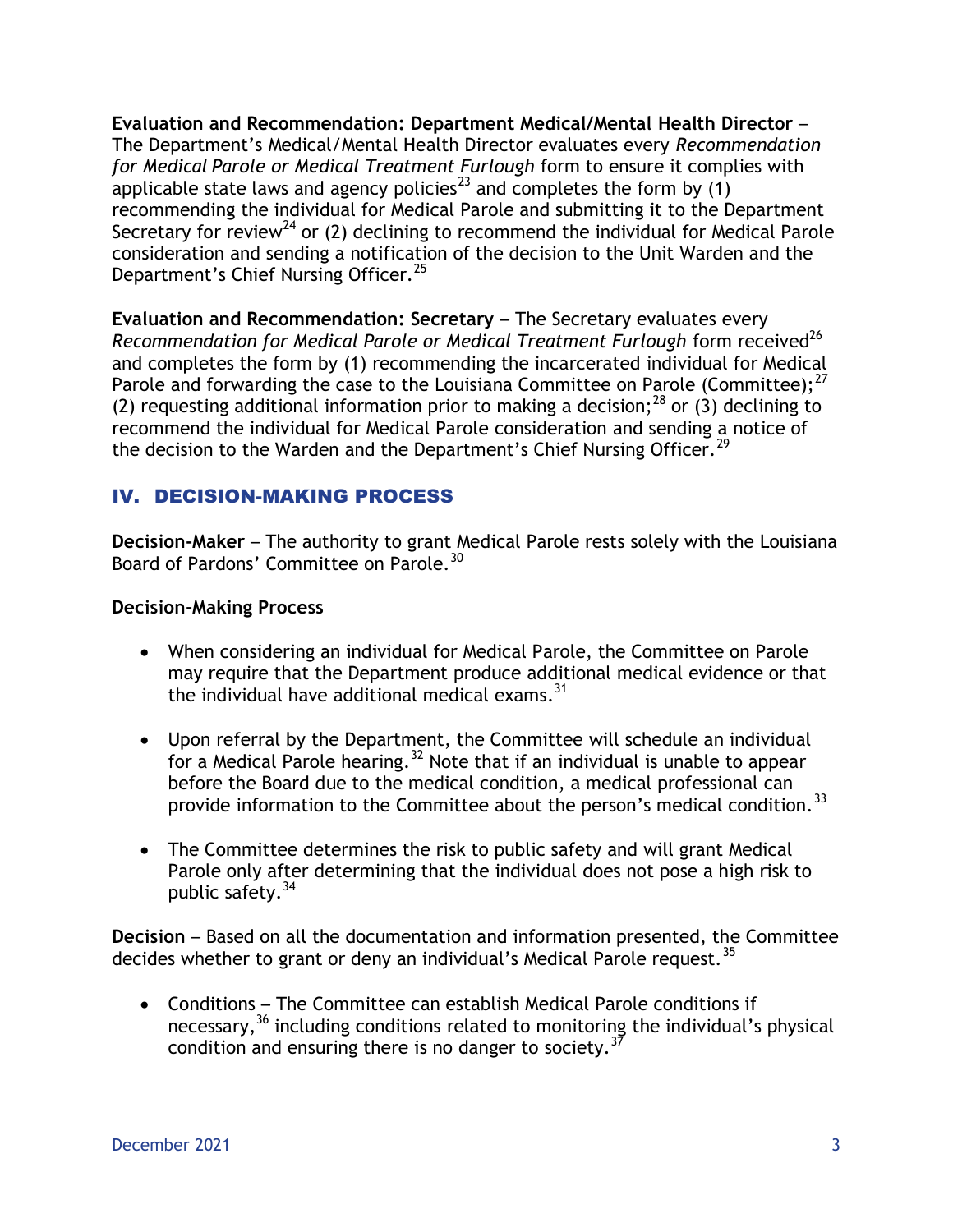Discharge Planning – The Unit Health Authority must ensure that discharge planning begins before Medical Parole is approved and is completed "immediately" when the Committee approves release.<sup>38</sup> Planning includes a residence plan (either a health care facility or home setting)<sup>39</sup> and enrolling the individual in Medicaid or another health insurance plan prior to release. $40$ 

#### V. POST-DECISION

**Supervision** – The Department's Division of Probation and Parole is responsible for monitoring all individuals released on Medical Parole.<sup>41</sup> Supervision consists of periodic medical evaluations at intervals set by the Committee at the time of the individual's release. $42$ 

**Effect of Medical Parole Request on Parole or Other Release Eligibility** – Consideration for Medical Parole is in addition to any other parole for which an individual may be eligible. $43$ 

#### **Denials and Appeal Rights**

- If the Committee denies Medical Parole, the individual may apply for a rehearing within the usual time frames applicable to general parole.<sup>44</sup>
- If a Medical Parole request is declined at other steps in the process for example, if the Department Secretary did not forward the Medical Parole request to the Committee – an incarcerated individual's request to have a decision reconsidered requires starting the process again at the Unit level.<sup>45</sup>

**Revocation/Termination** – The parole term of a person released on Medical Parole is for the remainder of the sentence, without a reduction in the sentence for good behavior.<sup>46</sup>

- For individuals released on Medical Parole, if their conditions improve such that they would not be eligible for Medical Parole, the Committee can order a return to Department custody for a revocation hearing.  $47$
- If Medical Parole is revoked due to an improvement in the medical condition, the individual resumes serving the balance of the sentence with credit given for the duration of the Medical Parole.<sup>48</sup>
- The Committee can also revoke Medical Parole for violations of any conditions it establishes.<sup>49</sup>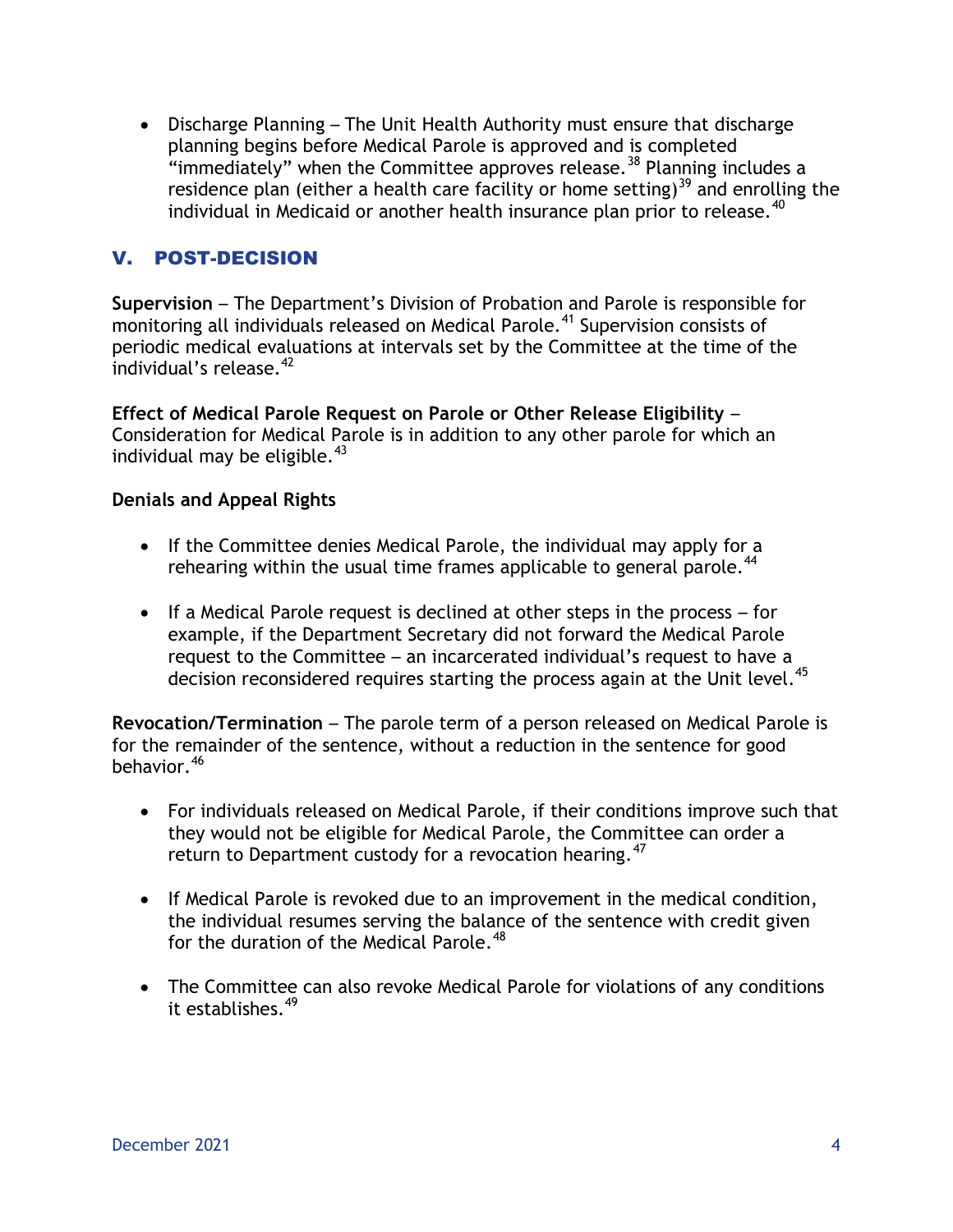#### VI. REPORTING/STATISTICS

The Louisiana Board of Pardons and Committee on Parole reported the following Medical Parole statistics in its 2020 annual report:

- In 2019, the Committee on Parole considered 18 Medical Parole requests and granted release to 13 individuals.<sup>50</sup>
- In 2020, the Committee on Parole considered eight Medical Parole requests and granted release to seven individuals.<sup>51</sup>

## MEDICAL TREATMENT FURLOUGH

The Medical Treatment Furlough program allows release of incarcerated individuals with serious medical conditions to health care facilities (such as hospitals, nursing homes, or other licensed medical facilities) for medical care and treatment.<sup>52</sup>

#### I. ELIGIBILITY

**Medical Condition** – Individuals may be considered for Medical Treatment Furlough if they are ineligible for Medical Parole and have limited mobility, meaning they are (1) unable to perform activities of daily living (such as bathing, dressing, transferring, toileting, and eating) without help or (2) totally confined to a bed or chair. That includes individuals who are in a prolonged coma or who need medical ventilation.<sup>53</sup>

 Note that Department policy states that generally an individual will not be considered for Medical Treatment Furlough if the medical condition was present at the time of sentencing **unless** the condition has significantly deteriorated since that time.<sup>54</sup> However, that restriction is not referenced in the statute.

**Exclusions** – Individuals who have a death sentence or who are serving a sentence for first-degree murder are not eligible for Medical Treatment Furlough.<sup>55</sup>

#### II. APPLICATION/REFERRAL

The Department is responsible for identifying individuals who may be eligible for Medical Treatment Furlough and referring them to the Committee on Parole.<sup>56</sup>

 Any treating health care practitioner with knowledge of an individual's limited mobility may initiate the Medical Treatment Furlough process by completing a *Medical Criteria Screening Form* and submitting it to the Unit Medical Director for consideration.<sup>57</sup> Other facility and Department staff with knowledge of an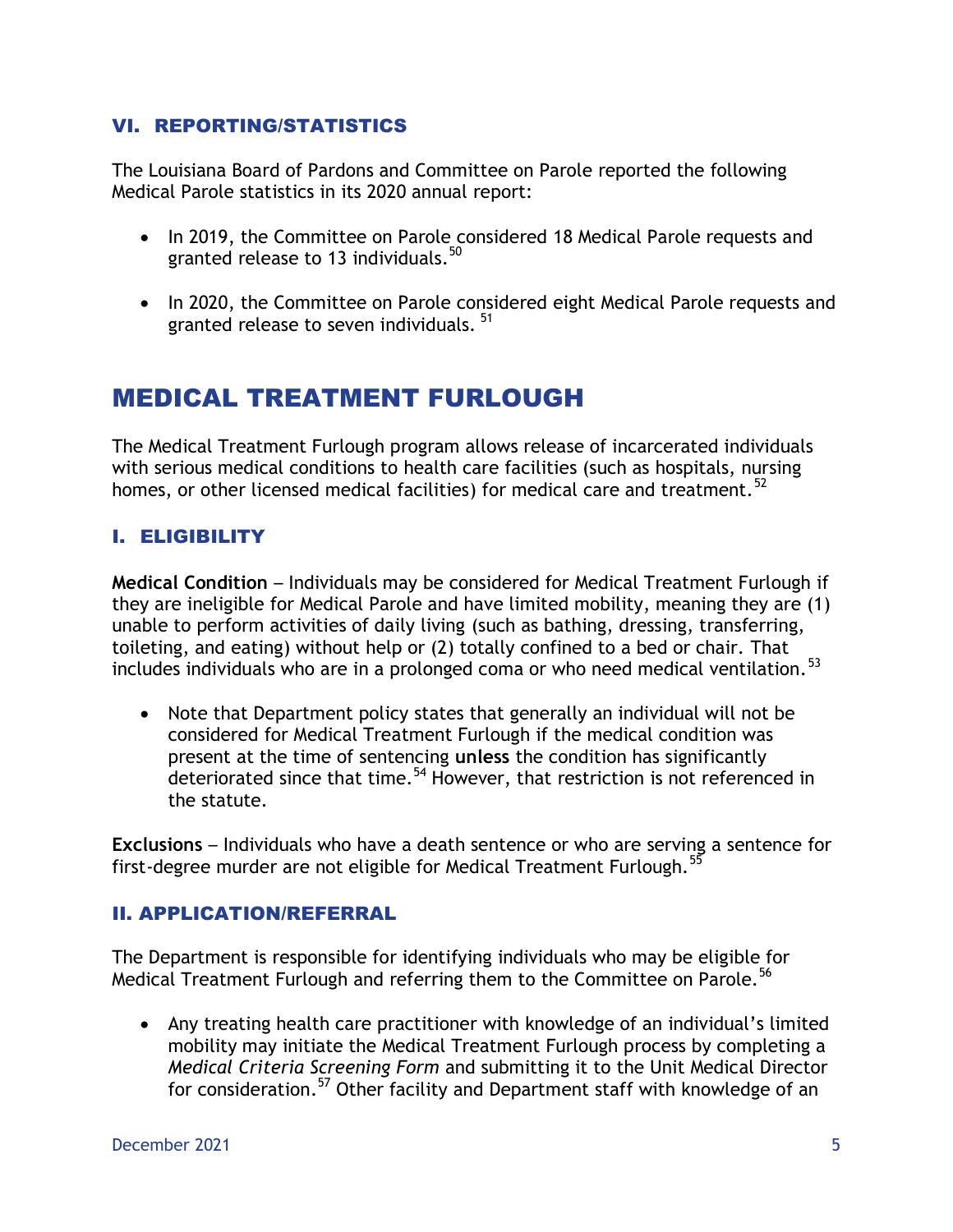individual's medical condition, including wardens and Headquarters' medical staff, may also ask the Unit Medical Director to review an individual for Medical Treatment Furlough consideration.<sup>58</sup>

 Department rules state that the Unit Health Authority (or a designee) must identify all incarcerated individuals who meet the medical criteria for Medical Treatment Furlough consideration and submit a quarterly report to the Chief Nursing Officer identifying those individuals.<sup>59</sup> The Chief Nursing Officer submits a quarterly report to the Department Secretary stating the number of individuals who meet the Medical Treatment Furlough medical criteria, the number who were granted Medical Treatment Furlough, and the number who were declined at any point in the consideration process.<sup>60</sup>

There is no Department information indicating that an incarcerated individual or family member can file an application to start the Medical Treatment Furlough process.

### III. DOCUMENTATION AND ASSESSMENT

The Warden at each institution appoints a multidisciplinary team to evaluate all Medical Treatment Furlough requests.<sup>61</sup>

**Evaluation and Recommendation: Unit Medical Director** – The Unit Medical Director (or a designee) evaluates each *Medical Criteria Screening Form* received and, based only the individual's medical information, decides whether the person meets the medical eligibility criteria for Medical Treatment Furlough consideration.<sup>62</sup>

- If the Unit Medical Director finds that the individual **meets** the medical criteria and recommends the person be considered for Medical Treatment Furlough, the appropriate section of the *Recommendation for Medical Parole or Medical Treatment Furlough* form is completed and submitted to the Unit Warden for review.<sup>63</sup>
- If the Unit Medical Director declines to recommend the incarcerated individual for Medical Treatment Furlough, a "notification of declination" is sent to the Unit Warden and the Department's Chief Nursing Officer, and the *Medical Criteria Screening Form* is filed in the person's medical record.<sup>64</sup>

**Evaluation and Recommendation: Warden** – The Unit Warden is responsible for evaluating every recommendation for Medical Treatment Furlough<sup>65</sup> and completing the *Recommendation for Medical Parole or Medical Treatment Furlough* and providing an opinion as to whether the individual would constitute a danger to self or society if released.<sup>66</sup>

 If, based on this evaluation, the Unit Warden recommends the individual for Medical Treatment Furlough, the *Recommendation for Medical Parole or*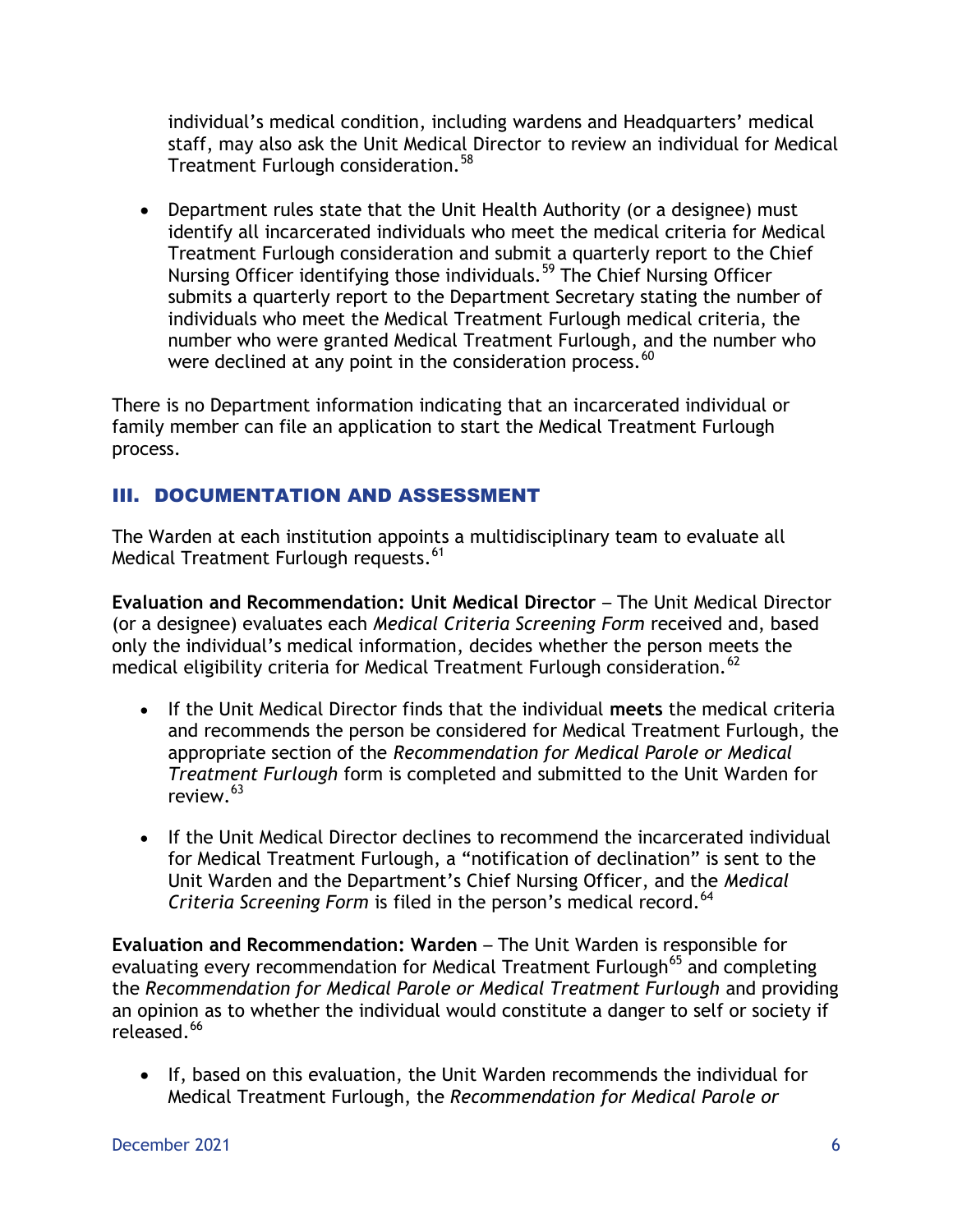*Medical Treatment Furlough* form is sent to the Department's Chief Nursing Officer for processing.<sup>67</sup>

• If the Unit Warden declines to recommend the individual, a notice is sent to the Department's Chief Nursing Officer and the paperwork is filed in the person's medical record.<sup>68</sup>

**Evaluation and Recommendation: Department Medical/Mental Health Director** – The Department's Medical/Mental Health Director evaluates every *Recommendation for Medical Parole or Medical Treatment Furlough* form received to ensure it complies with applicable law and agency policies<sup>69</sup> and completes the form by  $(1)$ recommending the individual for Medical Treatment Furlough and submitting it to the Department Secretary for review<sup>70</sup> or (2) declining to recommend the individual for Medical Treatment Furlough consideration and sending a notification of the decision to the Warden and the Department's Chief Nursing Officer.<sup>71</sup>

**Evaluation and Recommendation: Secretary** – The Secretary evaluates every *Recommendation for Medical Parole or Medical Treatment Furlough* form received<sup>72</sup> and completes the form by (1) recommending the incarcerated individual for Medical Treatment Furlough consideration and forwarding the case to the Louisiana Committee on Parole (Committee)<sup>73</sup> or (2) declining to recommend the individual for Medical Treatment Furlough consideration and sending a notice of the decision to the Warden and the Department's Chief Nursing Officer.<sup>74</sup>

### IV. DECISION-MAKING PROCESS

**Decision-Maker** – The authority to grant Medical Treatment Furlough rests solely with the Louisiana Committee on Parole.<sup>75</sup>

#### **Decision-Making Process**

- After receiving a referral from the Department, the Committee on Parole will schedule an individual for a Medical Treatment Furlough hearing.<sup>76</sup> Note that if an individual is unable to appear before the Board due to a medical condition, a medical professional may appear before the Board to provide information about the person's medical condition.<sup>77</sup>
- When considering an individual for Medical Treatment Furlough, the Committee on Parole may require that the Department produce additional medical evidence or that the individual have additional medical exams.<sup>78</sup>
- The Committee determines the risk to public safety and will grant Medical Treatment Furlough only after determining that the individual does not pose a threat to public safety.<sup>7</sup>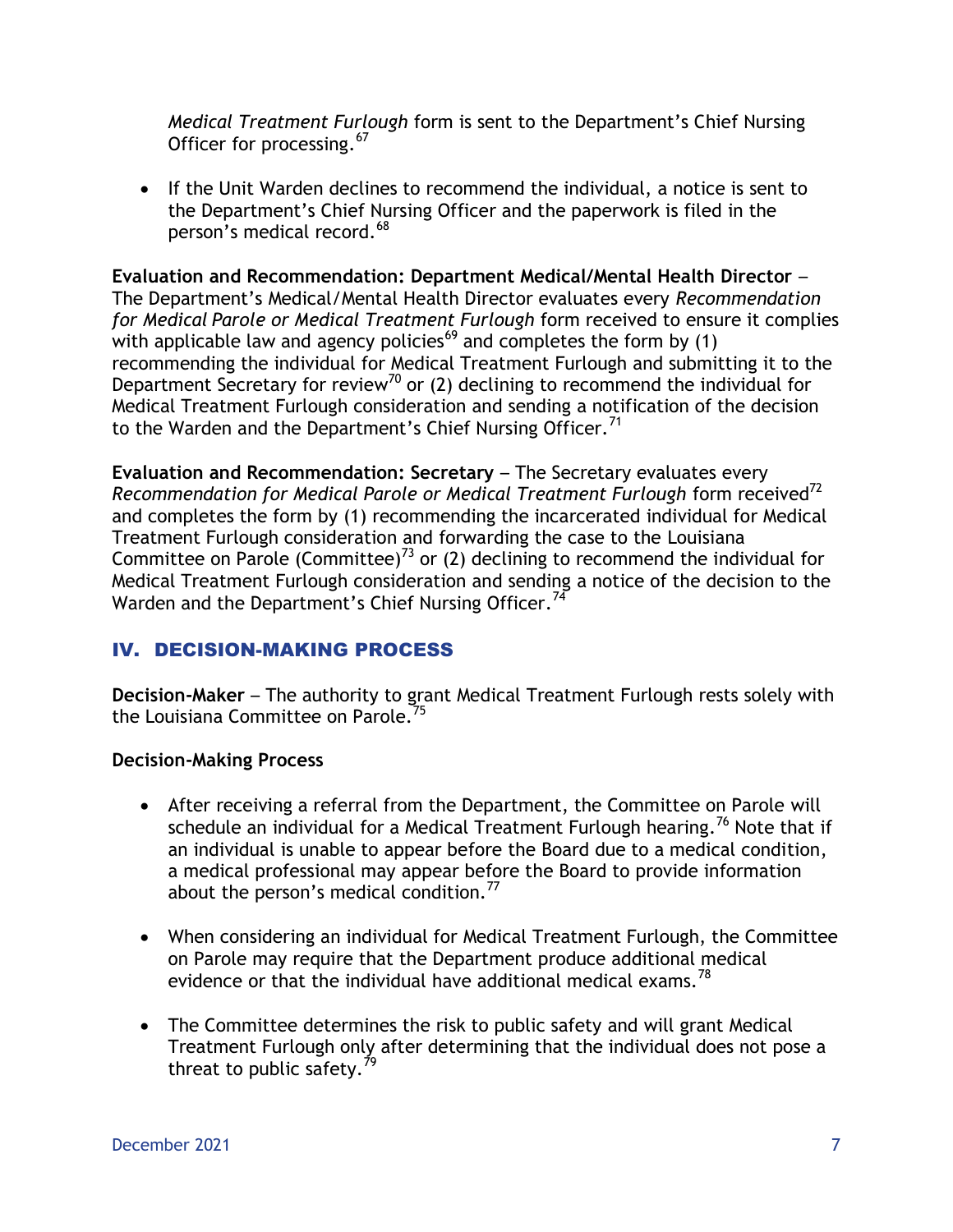**Decision** – The Committee on Parole may authorize a release on Medical Treatment Furlough if the individual meets the medical criteria and (1) placement is secured in an acute care hospital, nursing home, or other appropriate medical facility that is able to meet the person's medical and treatment needs; (2) all monitoring, security, and supervision requirements the Committee determines are necessary have been arranged by the Division of Probation and Parole; and (3) the Committee determines that the individual does not present a substantial flight risk. $^{80}$ 

- Conditions The Committee can establish any additional Medical Treatment Furlough conditions it determines are necessary to monitor the individual's condition and to ensure the person is not a danger to self or society.<sup>81</sup>
- Discharge Planning The Unit Health Authority ensures that discharge planning begins before Medical Treatment Furlough is approved and is completed "immediately" when the Committee approves release.<sup>82</sup> Planning includes ensuring that a residence plan at an appropriate health care facility is secured $^{\epsilon_{3}}$  and enrolling the individual in Medicaid or another health insurance plan prior to release.<sup>84</sup>

### V. POST-DECISION

**Supervision** – The Division of Probation and Parole is responsible for supervising and conducting monitoring visits of individuals released on Medical Treatment Furlough.<sup>85</sup>

**Effect of Medical Treatment Furlough Request on Parole or Other Release Eligibility** – Consideration for Medical Treatment Furlough is in addition to any other parole for which an individual may be eligible.<sup>86</sup>

#### **Denials and Appeal Rights**

- If the Committee denies Medical Treatment Furlough, the individual may apply for a rehearing within the usual time frames applicable to general parole.<sup>87</sup>
- If a Medical Treatment Furlough request is declined at other steps in the process, reconsideration may be granted upon starting the process again at the Unit level.<sup>88</sup>

**Revocation/Termination** – The term of a person released on Medical Treatment Furlough is for the remainder of the individual's sentence, without a reduction in the sentence for good behavior.<sup>89</sup>

• If an individual's condition improves such that the person would not be eligible for Medical Treatment Furlough, the Committee can order a return to Department custody to await a hearing to decide whether Medical Treatment Furlough should be revoked.<sup>90</sup>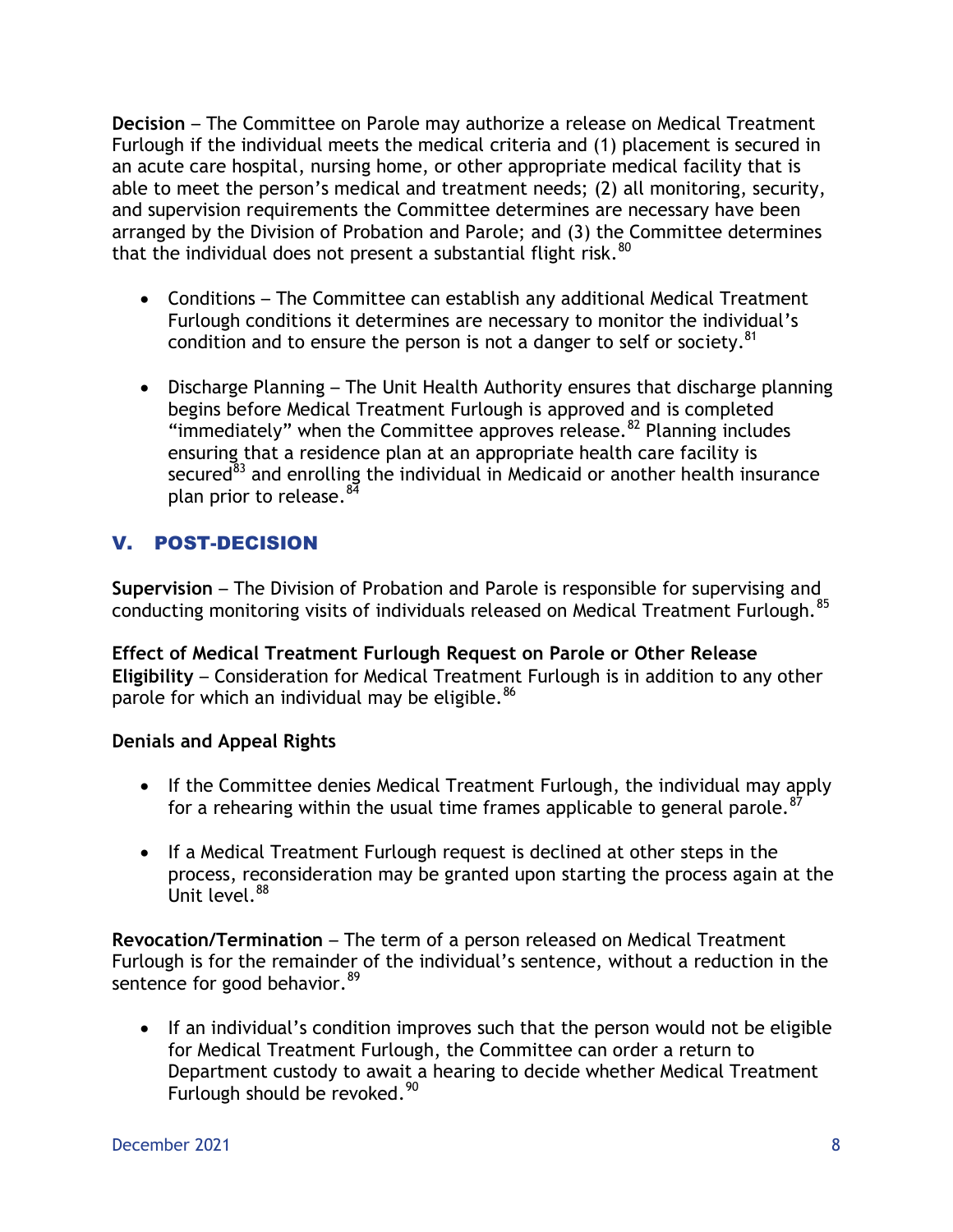- If Medical Treatment Furlough is revoked due to an improvement in the medical condition, the individual resumes serving the balance of the sentence with credit given for the duration of the Medical Treatment Furlough.  $91$
- The Committee can also revoke Medical Treatment Furlough for violations of any conditions it establishes.<sup>92</sup>

#### VI. REPORTING/STATISTICS

The Louisiana Board of Pardons and Committee on Parole reported the following statistics in its 2020 annual report:

- In 2019, the Committee on Parole considered nine Medical Treatment Furlough requests and granted release to five individuals.<sup>93</sup>
- In 2020, the Committee on Parole considered three Medical Treatment Furlough requests but did not grant release to any of those three individuals.<sup>94</sup>

## COMPASSIONATE RELEASE

The Secretary of the Department of Public Safety and Corrections (Department) may authorize Compassionate Release of an incarcerated individual who is terminally ill or has limited mobility, without the person having to go through the Medical Parole or Medical Treatment Furlough process. <sup>95</sup>

#### I. ELIGIBILITY

**Medical Condition** – To qualify, an incarcerated individual must:

- Have limited mobility, defined as having a medical condition that results in the individual being (1) unable to perform activities of daily living (such as bathing, dressing, transferring, toileting, and eating) without significant assistance or (2) confined to a bed or chair, including but not limited to "prolonged coma and mechanical ventilation;"<sup>96</sup> or
- Be terminally ill, meaning the person has been diagnosed with a terminal illness and death is expected within **60 days**. 97

Note that Department policy states that it will generally not consider an individual for Compassionate Release if the medical condition or illness was present at the time of sentencing unless the person's overall condition has significantly deteriorated since that time. $98$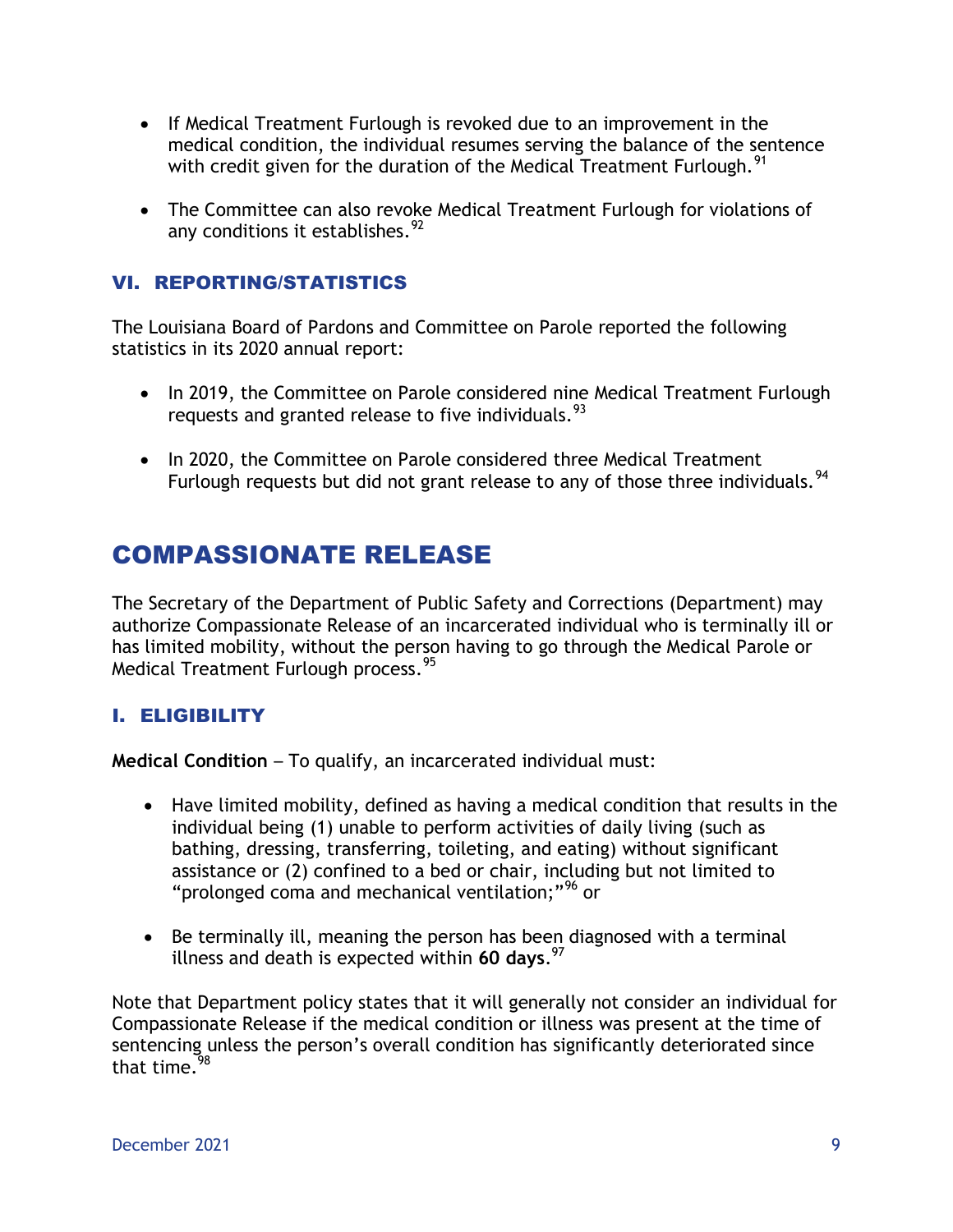**Exclusions** – Individuals who are sentenced to death will not be considered for Compassionate Release.<sup>99</sup>

#### II. APPLICATION/REFERRAL

Any treating health care practitioner with knowledge of an incarcerated individual's terminal illness or limited mobility can initiate the Compassionate Release process by completing a *Medical Criteria Screening Form* and submitting it to the Unit Medical Director for consideration.<sup>100</sup> Other facility and Department staff with knowledge of an individual's medical condition, including wardens and Headquarters' medical staff, may also ask the Unit Medical Director to review an individual for Medical Parole consideration.<sup>101</sup>

 Department rules state that the Unit Health Authority (or a designee) **must**  identify all incarcerated individuals who meet the medical criteria for Compassionate Release consideration and submit a quarterly report to the Chief Nursing Officer identifying those individuals.<sup>102</sup> The Chief Nursing Officer submits a quarterly report to the Department Secretary stating the number of individuals who meet the Compassionate Release medical criteria, the number who were granted Compassionate Release, and the number who were declined at any point in the consideration process.<sup>103</sup>

There is no information in the Department's Compassionate Release policy indicating that an incarcerated individual or family member can file an application to start the Compassionate Release process.

#### III. DOCUMENTATION AND ASSESSMENT

The Warden at each institution appoints a multidisciplinary team to evaluate all Compassionate Release requests.<sup>104</sup>

**Evaluation and Recommendation: Unit Medical Director** – The Unit Medical Director (or designee) evaluates each *Medical Criteria Screening Form* received and, based only the individual's medical information, decides whether the person meets the medical eligibility criteria for Compassionate Release consideration.<sup>105</sup>

- If the Unit Medical Director finds that the individual **meets** the medical criteria and recommends the person be considered for Compassionate Release, the appropriate section of the *Recommendation for Compassionate Release* form is completed and submitted to the Unit Warden for review.<sup>106</sup>
- If the Unit Medical Director declines to recommend the incarcerated individual for Compassionate Release consideration, notification is sent to the Warden and the Department's Chief Nursing Officer and the *Medical Criteria Screening Form* is filed in the person's medical record.<sup>107</sup>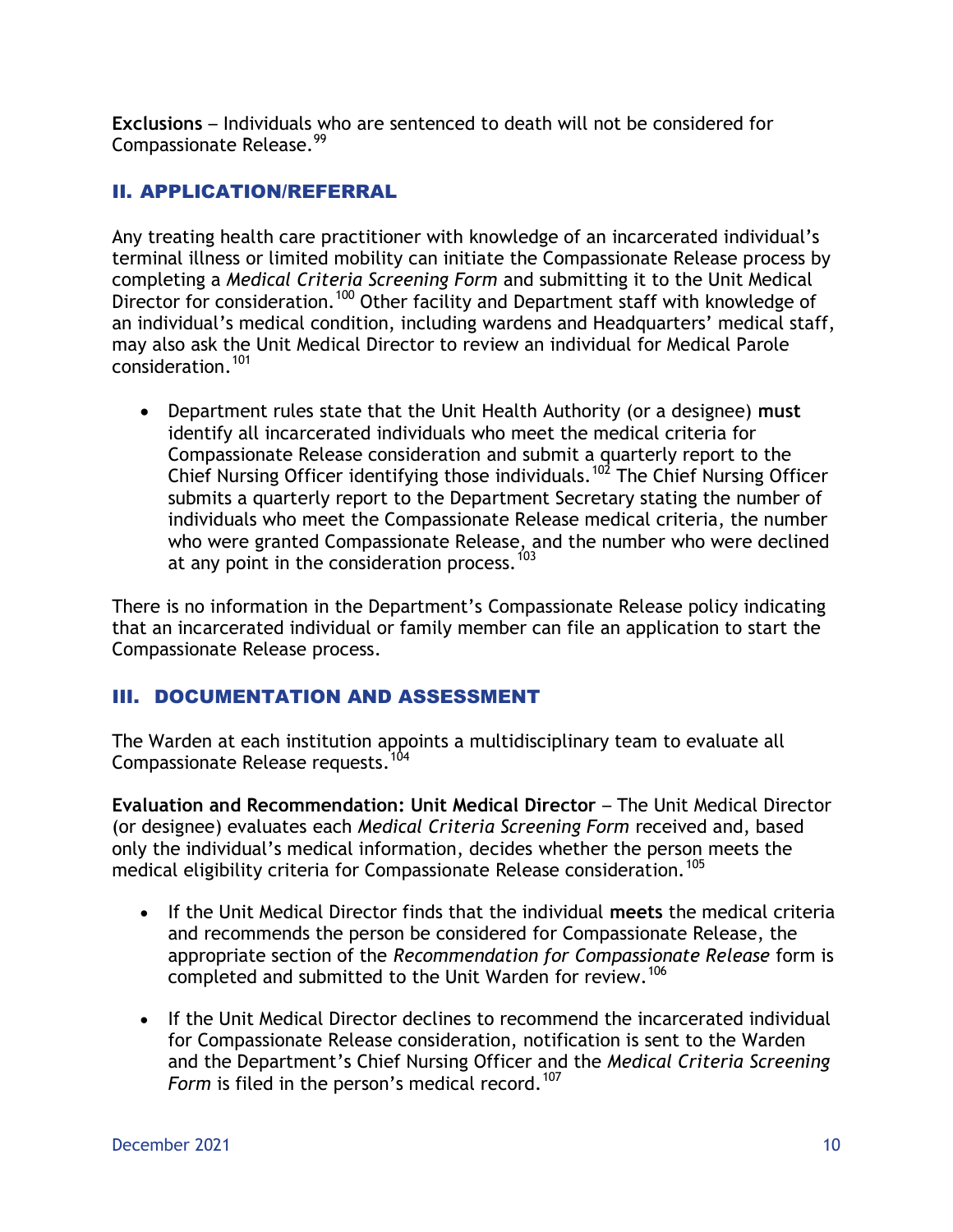**Evaluation and Recommendation: Unit Warden** – The Unit Warden (1) ensures that the multidisciplinary team members document and provide all relevant information regarding the individual's suitability for Compassionate Release; (2) evaluates every *Recommendation for Compassionate Release*; and (3) completes the form by providing information on the individual's offenses, convictions, and time incarcerated.<sup>108</sup>

- If, based on that evaluation, the Unit Warden recommends the individual for release, the *Recommendation for Compassionate Release* is sent to the Department's Chief Nursing Officer for processing.<sup>109</sup>
- If the Unit Warden declines to recommend the individual for Compassionate Release, a notice is sent to the Department's Chief Nursing Officer and the paperwork is filed in the person's medical record.<sup>110</sup>

**Evaluation and Recommendation: Department Medical/Mental Health Director** – The Department's Medical/Mental Health Director evaluates every *Recommendation for Compassionate Release* form received to ensure it complies with applicable law and policy<sup>111</sup> and completes the form by (1) recommending the individual for Compassionate Release and submitting it to the Department Secretary for review<sup>112</sup> or (2) declining to recommend the individual for Compassionate Release consideration and sending a notification of the decision to the Warden and the Department's Chief Nursing Officer.<sup>113</sup>

**Discharge Planning: Unit Health Authority** – The Unit Health Authority must ensure that discharge planning begins before Compassionate Release is approved and is completed "immediately" when the Secretary approves release.<sup>114</sup> Planning includes a residence plan<sup>115</sup> and enrolling the individual in Medicaid or another health insurance plan prior to release.<sup>116</sup>

### IV. DECISION-MAKING PROCESS

**Decision-Maker** – The Department Secretary makes all final decisions regarding a Compassionate Release.<sup>117</sup>

**Decision** – The Secretary reviews every *Recommendation for Compassionate Release* received and, after reviewing and evaluating all of the individual's information,  $^{118}$ makes one of the following decisions:

- Approves the Compassionate Release, concurring with the recommendation of the Department Medical/Mental Health Director, Warden, and medical staff;<sup>119</sup>
- Asks for additional information from medical and/or administrative staff before making a final decision;  $120$  or
- Denies the Compassionate Release request.<sup>121</sup>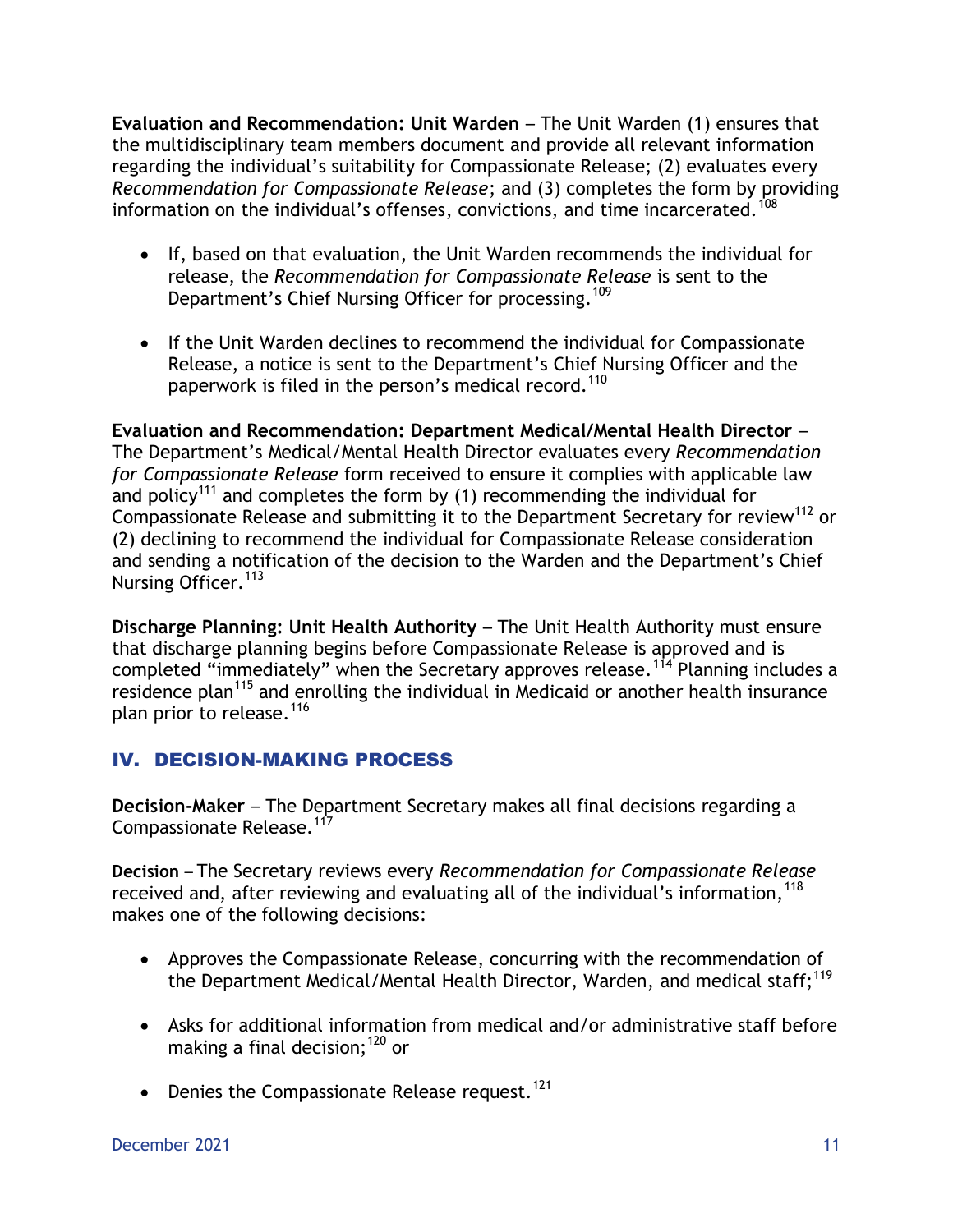#### V. POST-DECISION

**Residence Plan and Continuity of Care** – The Department discharges terminally ill individuals who are granted Compassionate Release to an approved health care facility or home setting.<sup>122</sup> Individuals approved for Compassionate Release who are eligible because of limited mobility will only be released to a health care facility.<sup>123</sup> The Department sends copies of the appropriate medical information and provides a verbal report to the receiving health care facility or home setting.<sup>124</sup>

**Notice** – When a Compassionate Release is approved, the Unit Warden notifies the victim or the victim's family by certified mail of the individual's release.<sup>125</sup>

**Supervision** – The Division of Probation and Parole monitors individuals who have been granted Compassionate Release<sup>126</sup> and conducts regular monitoring visits.<sup>127</sup>

**Revocation/Termination** – The Compassionate Release term is for the remainder of the individual's sentence, unless it is revoked.<sup>128</sup>

- If an individual's condition has improved to the point the medical eligibility criteria are no longer met, the Division of Probation and Parole reports that to the Department's Medical/Mental Health Director within five business days.<sup>129</sup>
- If Compassionate Release is revoked due to a medical improvement and the individual would otherwise be eligible for parole, the person may then be considered for traditional parole.<sup>130</sup>
- If a person granted Compassionate Release is discharged or absconds from a health care facility, the release is immediately revoked.<sup>131</sup>

#### VI. REPORTING/STATISTICS

The Department did not respond to FAMM's request regarding the number of individuals granted Compassionate Release in 2019 and 2020.

# PAROLE BASED ON ADVANCED AGE

### I. ELIGIBILITY

**Age** – Individuals age 60 and older may be eligible for parole if they have served at least 10 years of their sentence and meet all of the following conditions:<sup>132</sup>

• No major disciplinary offenses in 12 consecutive months prior to the parole hearing date. $133$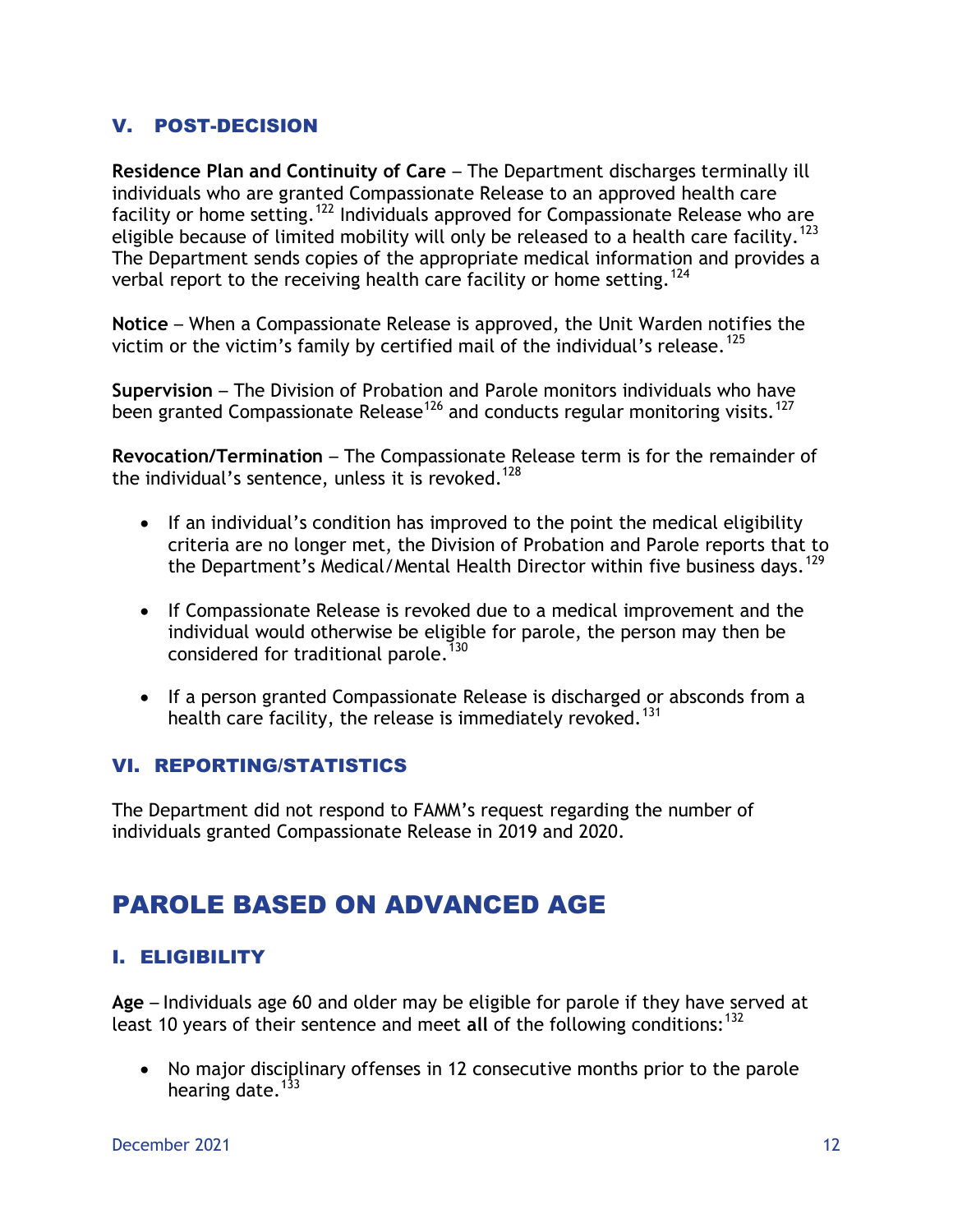- Completion of 100 hours of prerelease programming (although only if it is available at the facility where the individual is housed).  $134$
- Completion of substance abuse treatment, if applicable.<sup>135</sup>
- Attainment of a GED credential, unless the person previously received a high school diploma or was determined to be incapable of obtaining a GED diploma. In that case, the individual must complete a literacy program, adult basic education program, or a job-skills training program.<sup>136</sup>
- A "low-risk level designation" determined by "a validated risk assessment instrument" approved by the Department.<sup>137</sup>

**Exclusions** – Individuals convicted of a crime of violence or a sex offense are not eligible for parole consideration under the advanced age provision.<sup>138</sup>

### II. ADDITIONAL INFORMATION

There is no additional age-specific parole information in the state law or Louisiana Board of Pardons and Committee on Parole rules on applying for parole on the basis of being age 60 or older or on the decision-making process, which would indicate that the general parole rules apply.<sup>139</sup>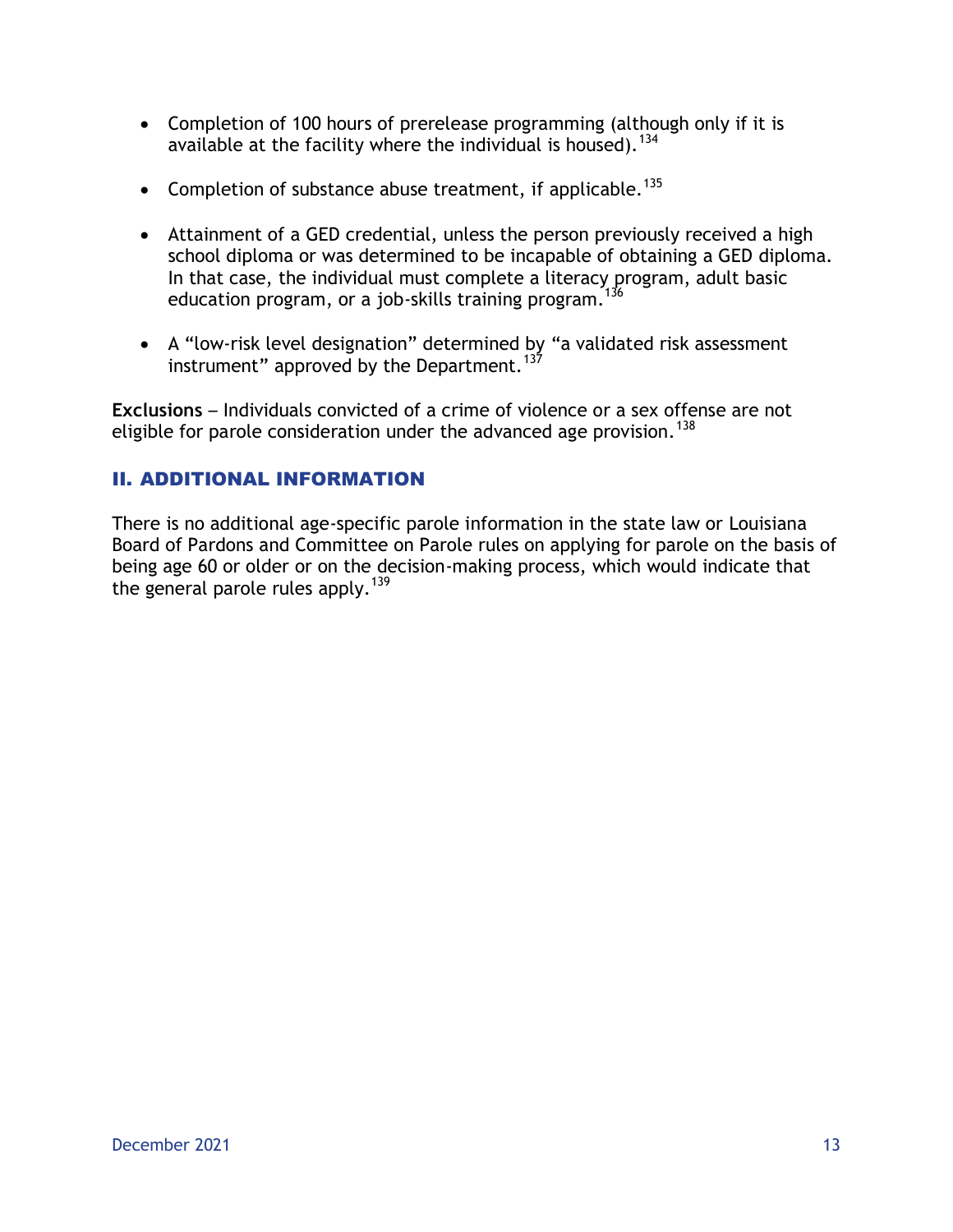# LOUISIANA COMPASSIONATE RELEASE PRIMARY LEGAL SOURCES

#### MEDICAL PAROLE

#### **Statute**

Louisiana Statutes, Title 15, § 574.20 (2020), available through the Louisiana State Legislature, [https://legis.la.gov/Legis/Law.aspx?d=79226.](https://legis.la.gov/Legis/Law.aspx?d=79226)

#### **Regulations**

Louisiana Administrative Code, Title 22, Part XI, Chapter 3, § 307 (2021), available through the Louisiana Division of Administration, [https://www.doa.la.gov/media/4eufbn5k/22v01-15.pdf.](https://www.doa.la.gov/media/4eufbn5k/22v01-15.pdf)

#### **Agency Policy**

Louisiana Department of Public Safety and Corrections, Health Care Policy HCP42, Medical Release Procedures: Medical Parole (Jan. 9, 2019). This policy is not publicly available on the Department's website but can be obtained at IncarcerationTransparency.org, a website compiled by the Loyola University New Orleans College of Law, [https://www.incarcerationtransparency.org/wp](https://www.incarcerationtransparency.org/wp-content/uploads/2021/05/Medical-Parole.pdf)[content/uploads/2021/05/Medical-Parole.pdf.](https://www.incarcerationtransparency.org/wp-content/uploads/2021/05/Medical-Parole.pdf)

Louisiana Board of Pardons, Committee on Parole, Board Policy 03-301-POL, Parole Eligibility and Types of Parole (Oct. 26, 2020), [https://s32082.pcdn.co/wp-content/uploads/2020/12/03-301-POL-](https://s32082.pcdn.co/wp-content/uploads/2020/12/03-301-POL-PAROLE-ELIGIBILITY-AND-TYPES-OF-PAROLE.pdf)[PAROLE-ELIGIBILITY-AND-TYPES-OF-PAROLE.pdf.](https://s32082.pcdn.co/wp-content/uploads/2020/12/03-301-POL-PAROLE-ELIGIBILITY-AND-TYPES-OF-PAROLE.pdf)

#### MEDICAL TREATMENT FURLOUGH

#### **Statute**

Louisiana Statutes § 15:574.20 (2020), available through the Louisiana State Legislature, [https://legis.la.gov/Legis/Law.aspx?d=79226.](https://legis.la.gov/Legis/Law.aspx?d=79226)

#### **Regulations**

Louisiana Administrative Code, Title 22, Part XI, Chapter 3, § 307 (2021), available through the Louisiana Division of Administration, [https://www.doa.la.gov/media/4eufbn5k/22v01-15.pdf.](https://www.doa.la.gov/media/4eufbn5k/22v01-15.pdf)

#### **Agency Policy**

Louisiana Department of Public Safety and Corrections, Health Care Policy HCP46, Medical Release Procedures: Medical Treatment Furlough (Nov. 28, 2018). This policy is not publicly available on the Department's website but can be obtained at IncarcerationTransparency.org, a website compiled by the Loyola University New Orleans, College of Law, at

https://www.incarcerationtransparency.org/wp-content/uploads/2021/05/Medical-Treatment-Furlough.pdf.

Louisiana Board of Pardons, Committee on Parole, Board Policy 03-301-POL, Parole Eligibility and Types of Parole (Oct. 26, 2020), [https://s32082.pcdn.co/wp-content/uploads/2020/12/03-301-POL-](https://s32082.pcdn.co/wp-content/uploads/2020/12/03-301-POL-PAROLE-ELIGIBILITY-AND-TYPES-OF-PAROLE.pdf)[PAROLE-ELIGIBILITY-AND-TYPES-OF-PAROLE.pdf.](https://s32082.pcdn.co/wp-content/uploads/2020/12/03-301-POL-PAROLE-ELIGIBILITY-AND-TYPES-OF-PAROLE.pdf)

(continued on next page)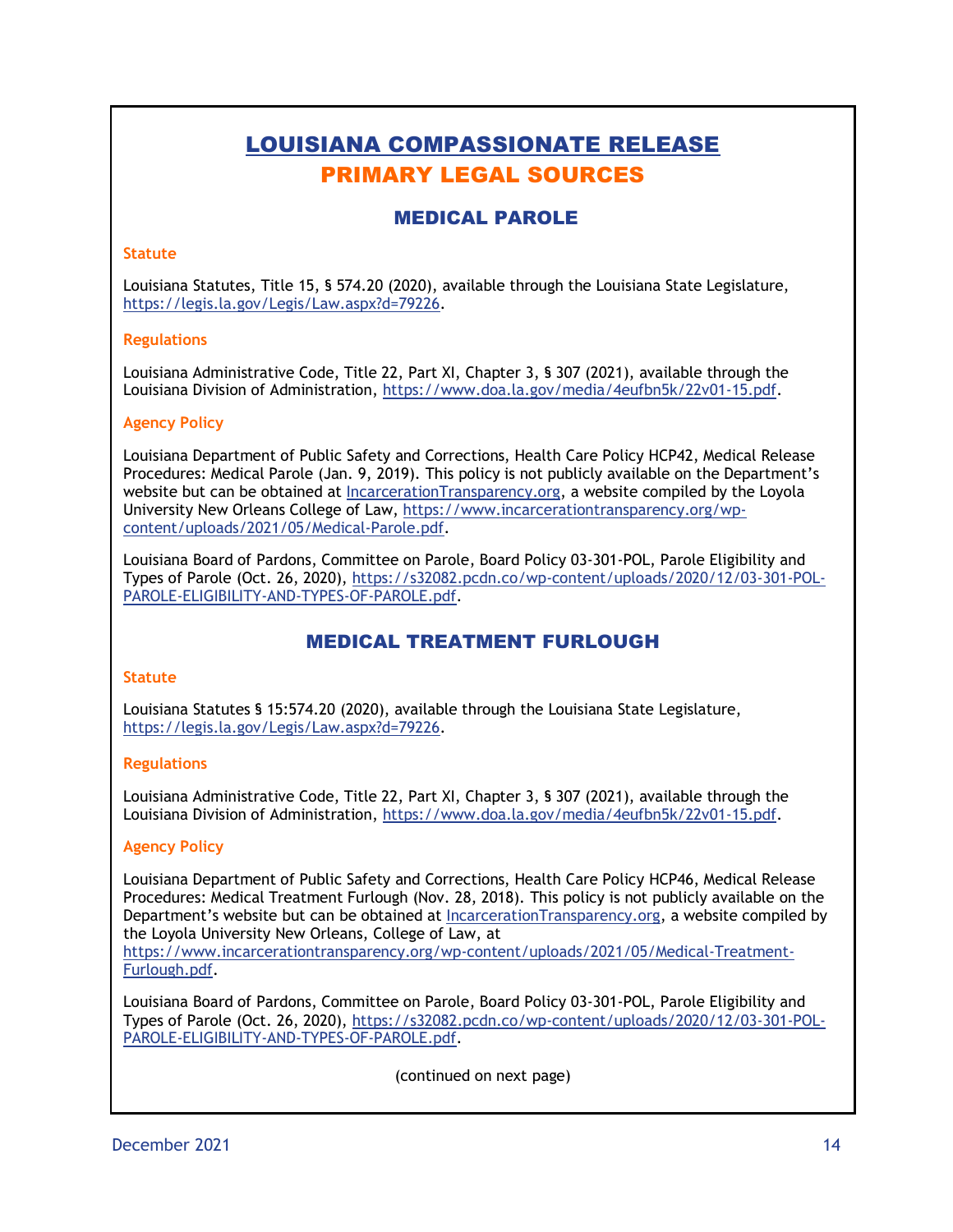# LOUISIANA COMPASSIONATE RELEASE PRIMARY LEGAL SOURCES (continued from previous page) COMPASSIONATE RELEASE **Agency Policy** Louisiana Department of Public Safety and Corrections, Health Care Policy HCP41, Compassionate Release (June 12, 2018). Note that this policy is not publicly available on the Department's website but can be obtained at IncarcerationTransparency.org, a website compiled and updated annually by the Loyola University New Orleans College of Law, at [https://www.incarcerationtransparency.org/wp-content/uploads/2021/05/Compassionate-](https://www.incarcerationtransparency.org/wp-content/uploads/2021/05/Compassionate-Release.pdf)[Release.pdf.](https://www.incarcerationtransparency.org/wp-content/uploads/2021/05/Compassionate-Release.pdf) Louisiana Department of Public Safety and Corrections, *Recommendation for Compassionate Release* (Form HC-06-B) (June 14, 2018), [https://www.incarcerationtransparency.org/wp](https://www.incarcerationtransparency.org/wp-content/uploads/2021/05/Recommedation-for-Compassionate-Release.pdf)[content/uploads/2021/05/Recommedation-for-Compassionate-Release.pdf.](https://www.incarcerationtransparency.org/wp-content/uploads/2021/05/Recommedation-for-Compassionate-Release.pdf) PAROLE BASED ON ADVANCED AGE **Statute**

Louisiana Statutes, Title 15, § 15:574.4 (A) (4) (2020), available through the Louisiana State Legislature, https://legis.la.gov/Legis/Law.aspx?d=79239.

# NOTES

\* *Id. means see prior note.*

 $<sup>1</sup>$  La. Stat. Ann. § 15:574.20; La. Admin. Code tit. 22, §§ 307 (A) and (C); Louisiana Department of</sup> Public Safety and Corrections, Health Care Policy HCP42, Medical Release Procedures: Medical Parole (Department Health Care Policy HCP42); Louisiana Board of Pardons, Committee on Parole, Board Policy 03-301-POL, Parole Eligibility and Types of Parole, Procedures: Medical Parole.

 $^2$  La. Stat. Ann. § 15:574.20; La. Admin. Code tit. 22, §§ 307 (B) and (C); Louisiana Department of Public Safety and Corrections, Health Care Policy HCP46, Medical Release Procedures: Medical Treatment Furlough (Department Health Care Policy HCP46); Louisiana Board of Pardons, Committee on Parole, Board Policy 03-301-POL, Parole Eligibility and Types of Parole, Procedures: Medical Treatment Furlough.

 $3$  Louisiana Department of Public Safety and Corrections, Health Care Policy HCP41, Medical Release Procedures: Compassionate Release (Department Health Care Policy HCP41).

 $4$  La. Stat. Ann. § 15:574.4 (A) (4).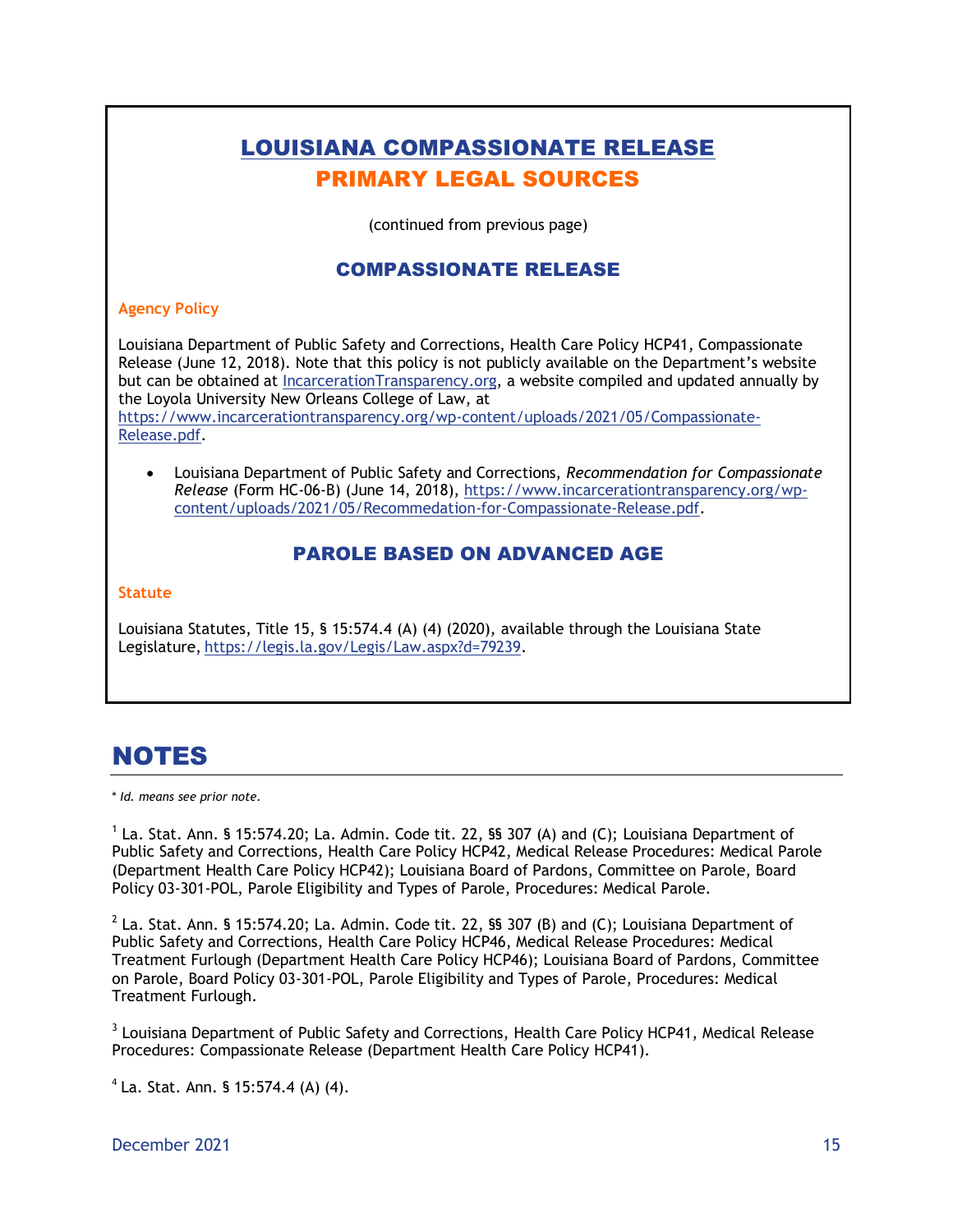$^5$  La. Stat. Ann. § 15:574.20 (B); La. Admin. Code tit. 22, § 307 (A); Department Health Care Policy HCP42, § 6 (B) (1); Board Policy 03-301-POL, §§ (B) (2) and (B) (3).

 $^6$  La. Stat. Ann. § 15:574.20 (B) (1) (a); La. Admin. Code tit. 22, § 307 (A) (4); Department Health Care Policy HCP42, § 5 (E); Board Policy 03-301-POL, Definitions. Note that "substantial gainful activity" is not defined in the statute, regulations, or agency policy.

 $^7$  La. Stat. Ann. § 15:574.20 (B) (1) (b); La. Admin. Code tit. 22, § 307 (A) (5); Department Health Care Policy HCP42, § 5 (F); Board Policy 03-301-POL, Definitions.

<sup>8</sup> Department Health Care Policy HCP42, § 6 (B) (2). See also Board Policy 03-301-POL, Procedures: §, § (B) (c).

 $^{9}$  La. Stat. Ann. § 15:574.20 (B) (2); La. Admin. Code tit. 22, § 307 (A) (2); Department Health Care Policy HCP42, § 6 (A) (1); Board Policy 03-301-POL, Procedures: Medical Parole, § (B) (2) (a) (ii). [Note that Board Policy 03-301-POL does not mention the exclusion for individuals serving sentences for second-degree murder.]

 $10$  La. Stat. Ann. §§ 15:574.20 (A) and E (2).

 $11$  Department Health Care Policy HCP42, § 7 (B).

 $12$  Id. at § 7 (C).

 $13$  Id. at § 8 (A).

 $14$  Id. at § 8 (B).

 $15$  Id. at § 7 (A).

 $16$  Id. at § 7 (D) (1).

 $17$  Id. at § 7 (D) (2).

 $18$  Id. at § 7 (D) (3).

 $19$  Id. at § 7 (E) (2).

 $20$  The Department cannot recommend an individual until full consideration has been given to the person's crime and criminal history, length of time in custody, institutional conduct, and how the individual's medical condition relates to the overall risk to society. La. Stat. Ann. § 15:574.20 (D) (1); Department Health Care Policy HCP42, § 7 (E) (3).

<sup>21</sup> Department Health Care Policy HCP42, § 7 (E) (3) (a).

 $22$  Id. at § 7 (E) (3) (b).

 $23$  ld. at § 7 (F) (1).

 $24$  Id. at § 7 (F) (2) (a).

 $25$  ld. at § 7 (F) (2) (b).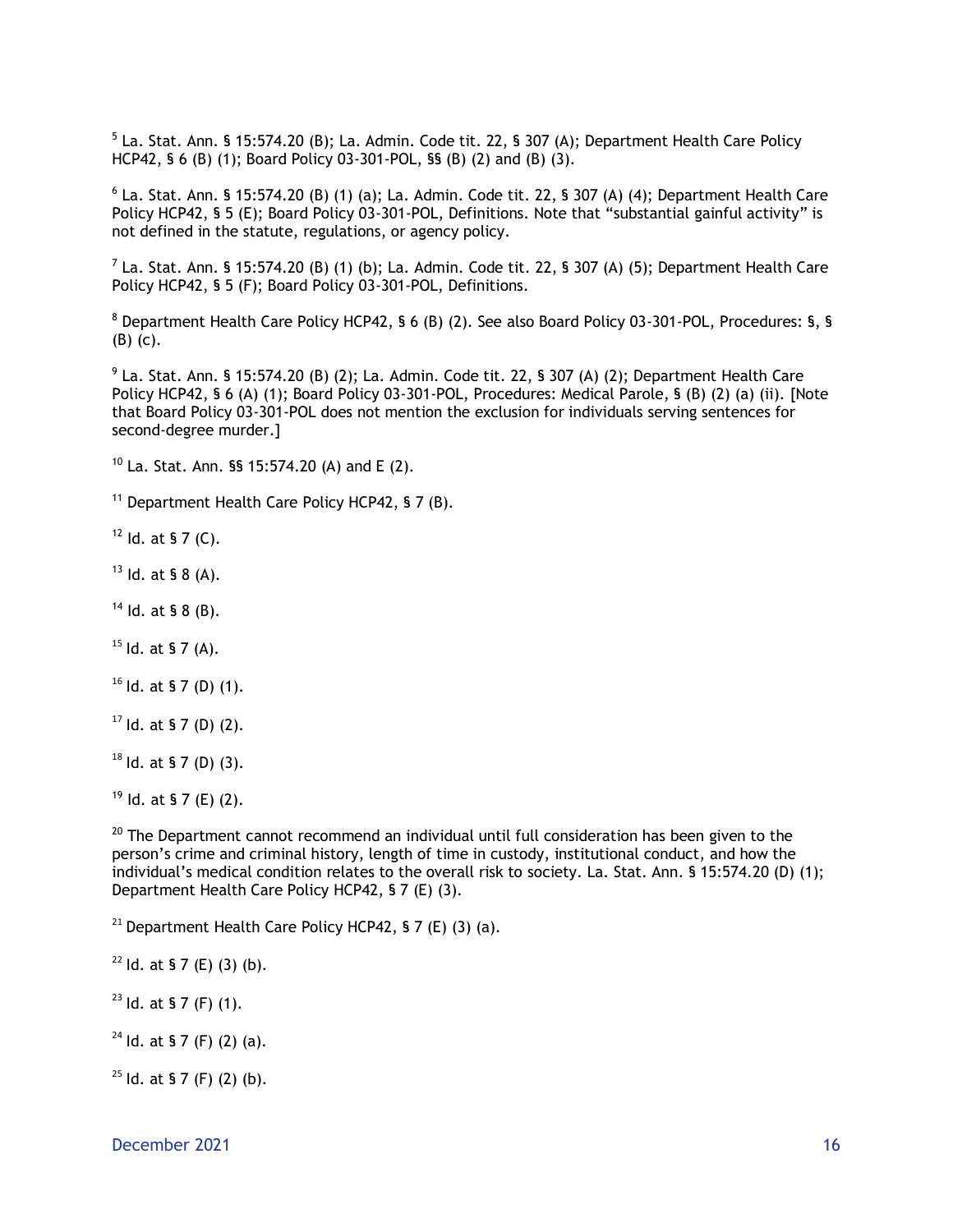$26$  Id. at § 7 (G) (1).

 $27$  ld. at § 7 (G) (2) (a).

 $^{28}$  Id. at § 7 (G) (2) (b).

 $29$  ld. at § 7 (G) (2) (c).

 $30$  La. Stat. Ann. §§ 15:574.20 (A) and (E); La. Admin. Code, § 307 (C); Department Health Care Policy HCP42, §§ 3 and 7 (H) (6); Board Policy 03-301-POL, Procedures: Parole Authority, § (B).

 $31$  La. Stat. Ann. § 15:574.20 (E) (2); La. Admin. Code tit. 22, § 307 (A) (6); Department Health Care Policy HCP42, § 7 (H) (2); Board Policy 03-301-POL, Procedures: Medical Parole, § (B) (2) (b).

 $32$  La. Admin. Code tit. 22, § 307 (A) (1); Department Health Care Policy HCP42, § 7 (H) (1); Board Policy 03-301-POL, Procedures: Medical Parole, § (B) (2) (a) (i). Note that the Board rules state that Medical Parole hearings are conducted in accordance with Board Policies 05-511-POL, Public Hearings/Videoconference, and 05-511-A-POL, Special Needs. In addition, due to the nature of Medical Parole cases, an exception is made to the Board victim notification policy that requires notice to be at least 60 days in advance of a scheduled hearing date. See La. Admin. Code, § 307 (C) (3) and Board Policy 03-301-POL, Procedures: Medical Parole, § (B) (2) (c).

 $33$  La. Admin. Code, § 511 (D) (1).

 $34$  La. Stat. Ann. §§ 15:574.20 (D) (1) and (E) (3); Department Health Care Policy HCP42, § 7 (H) (3); Board Policy 03-301-POL, Procedures: Medical Parole, § (B) (2) (d) and Procedures: Parole Authority, § (B) (b).

 $35$  Department Health Care Policy HCP42, § 7 (H) (1).

 $36$  La. Stat. Ann. § 15:574.20 (E) (1). Note that as a condition of Medical Parole, the individual must waive the right to medical confidentiality and privacy. La. Admin. Code, § 307 (C) (2); Department Health Care Policy HCP42, § 7 (H) (4); Board Policy 03-301-POL, Procedures: Medical Parole, § (B) (2) (d).

 $37$  Board Policy 03-301-POL, Procedures: Parole Authority, § (B) (d).

<sup>38</sup> Department Health Care Policy HCP42, § 7 (J) (2). The exact timing of the discharge planning process is not specified in Department policy.

 $39$  Id. at § 7 (J) (1).

 $40$  Id. at § 7 (J) (2) (b).

<sup>41</sup> Id. at §§ 7 (L) (1) and 8 (C).

 $42$  La. Stat. Ann. § 15:574.20 (F); Board Policy 03-301-POL, § (C).

<sup>43</sup> La. Stat. Ann. § 15:574.20 (A); La. Admin. Code tit. 22, § 307 (A) (3); Board Policy 03-301-POL, Procedures: Medical Parole, § (B) (2) (a) (iii). Note that the Administrative Code also states that if an individual is eligible for both Medical Parole and traditional parole, the Committee will first consider the person for traditional parole. La. Admin. Code tit. 22, § 307 (A) (3).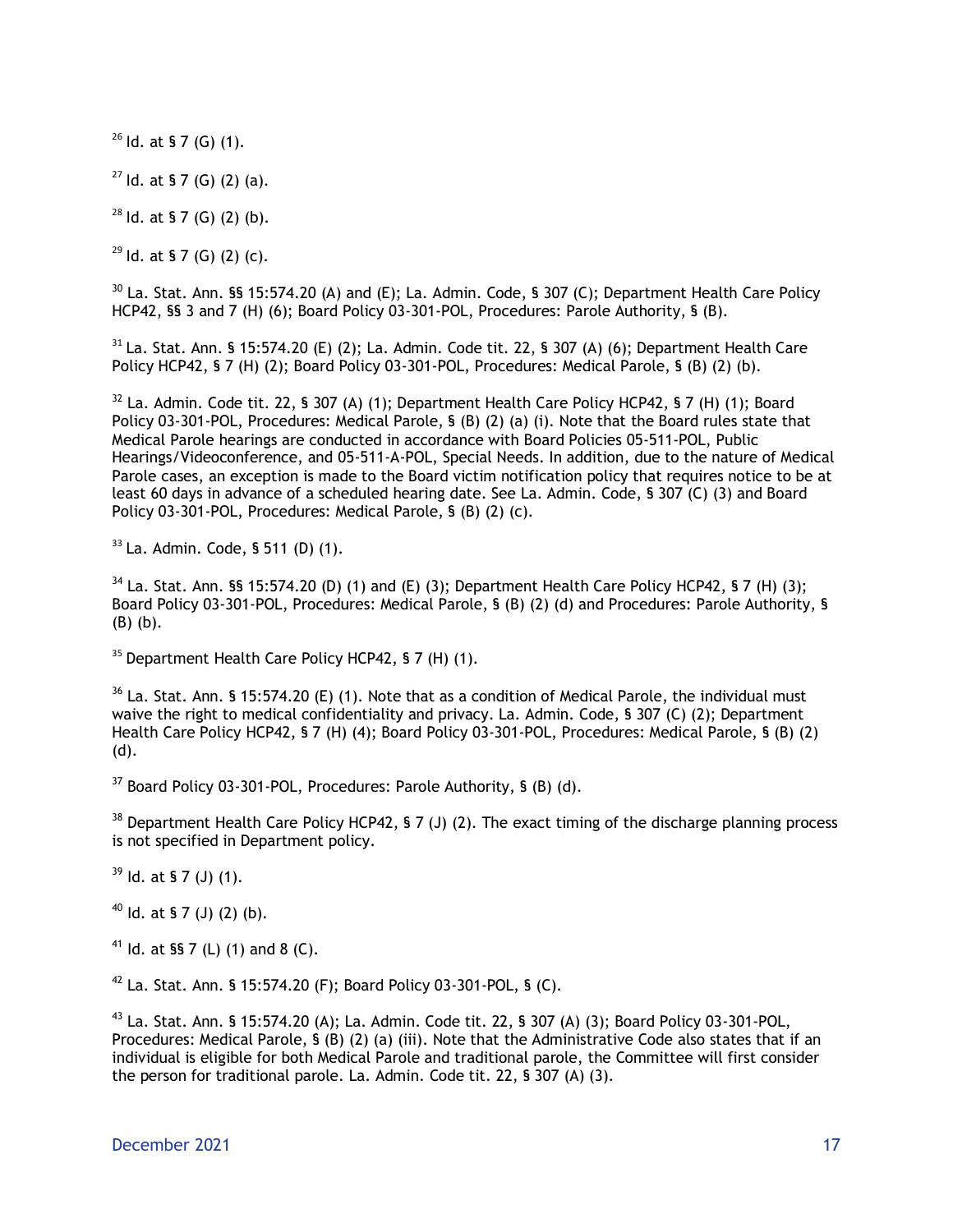<sup>44</sup> La. Stat. Ann. § 15:574.20 (E) (4); Department Health Care Policy HCP42, § 7 (I) (2).

<sup>45</sup> Department Health Care Policy HCP42, § 7 (I) (1).

 $46$  La. Stat. Ann. § 15:574.20 (F); Department Health Care Policy HCP42, §§ 7 (K) (1) and (2); Board Policy 03-301-POL, § (C).

<sup>47</sup> La. Stat. Ann. § 15:574.20 (G); Department Health Care Policy HCP42, § 7 (L) (2); Board Policy 03- 301-POL, § (D) (b).

 $48$  La. Stat. Ann. § 15:574.20 (G). Note that Department and Committee on Parole policies (but not the Medical Parole statute) state that if Medical Parole is revoked due to an improvement and the individual is otherwise eligible for parole, the person may then be considered for traditional parole under La. Stat. Ann. § 574.4. See Department Health Care Policy HCP42, § 7 (L) (3) and Board Policy 03- 301-POL, § (D) (c).

 $49$  La. Stat. Ann. § 15:574.20 (G); Department Health Care Policy HCP42, § 7 (L) (5); Board Policy 03-301-POL, §§ (D) (a) and (d).

<sup>50</sup> Louisiana Board of Pardons and Committee on Parole, *2020 Annual Report*, 12, https://s32082.pcdn.co/wp-content/uploads/2021/06/2020-Annual-Report.pdf.

 $51$  Id.

 $52$  La. Stat. Ann. §§ 15:574.20 (C) (1) (a) and (b); La. Admin. Code, § 307 (B) (4); Department Health Care Policy HCP46, § 5 (E); Louisiana Board of Pardons, Committee on Parole, Board Policy 03-301-POL, Parole Eligibility and Types of Parole, Procedures: Medical Treatment Furlough, § (B) (3) (a).

 $53$  La. Stat. Ann. §§ 15:574.20 (C) (2) (a) and (b); La. Admin. Code, § 307 (B) (4); Department Health Care Policy HCP46, §§ 5 (D) and 6 (B) (1) (a).

<sup>54</sup> Department Health Care Policy HCP46, § 6 (B) (1) (c); Board Policy 03-301-POL, Procedures: Parole Authority, § (B) (c).

<sup>55</sup> La. Stat. Ann. § 15:574.20 (C) (4); La. Admin. Code tit. 22, § 307 (B) (2); Department Health Care Policy HCP46, § 6 (A); Board Policy 03-301-POL, Procedures: Medical Treatment Furlough, § (B) (3) (a) (i).

<sup>56</sup> La. Stat. Ann. §§ 15:574.20 (A) and (E) (2); La. Admin. Code, § 307 (B).

<sup>57</sup> Department Health Care Policy HCP46, § 7 (B).

 $58$  Id. at § 7 (C).

 $59$  Id. at § 8 (A).

 $60$  Id. at § 8 (B).

 $61$  Id. at § 7 (A).

 $62$  Id. at § 7 (D) (1).

 $63$  Id. at § 7 (D) (2).

December 2021 and the state of the state of the state of the state of the state of the state of the state of the state of the state of the state of the state of the state of the state of the state of the state of the state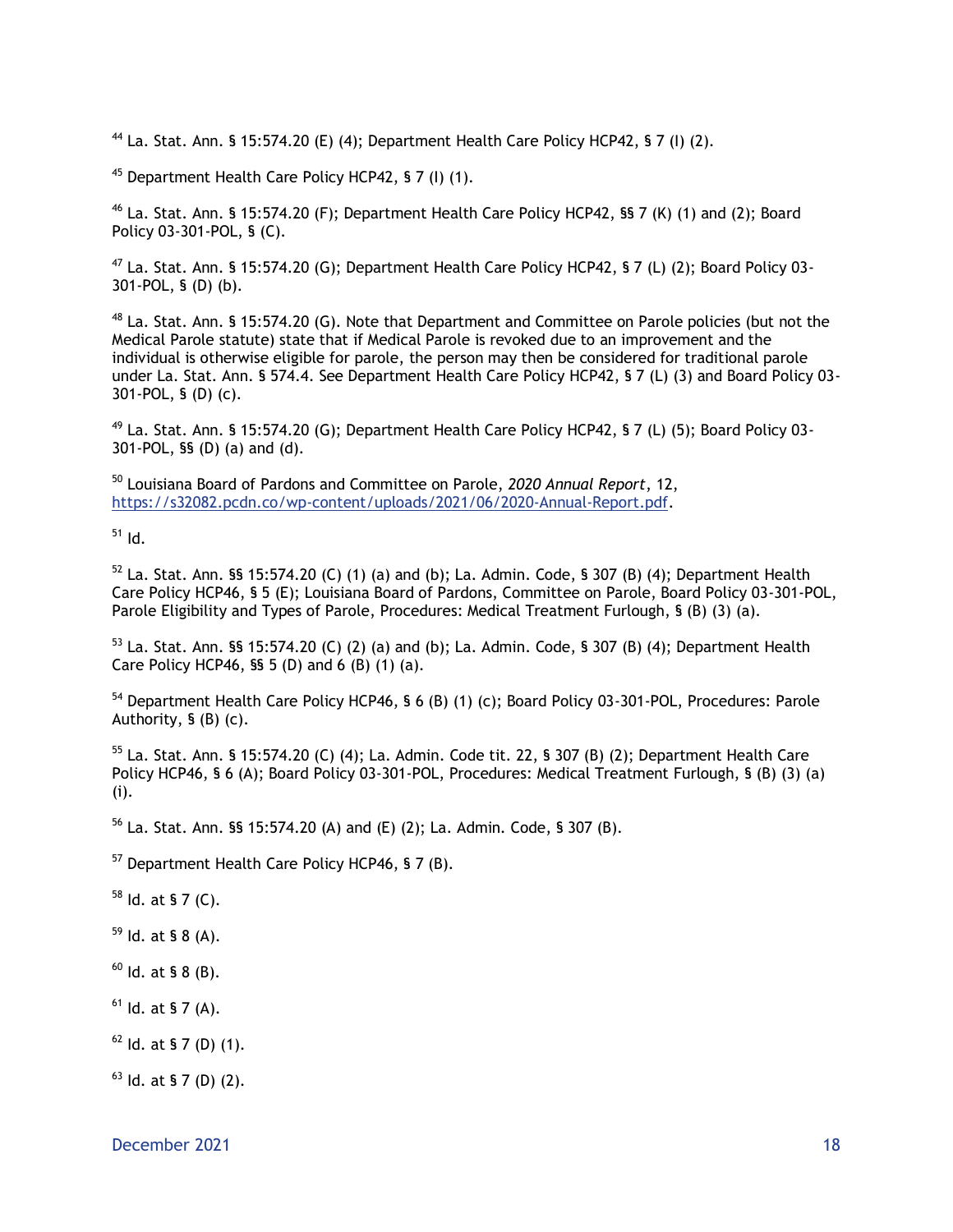$64$  Id. at § 7 (D) (3).

 $<sup>65</sup>$  ld. at § 7 (E) (2).</sup>

<sup>66</sup> The Department cannot recommend an individual until full consideration has been given to the person's crime and criminal history, length of time in custody, institutional conduct, and how the individual's medical condition relates to the overall risk to society. La. Stat. Ann. § 15:574.20 (D) (1); Department Health Care Policy HCP46, § 7 (E) (3).

 $67$  Department Health Care Policy HCP46, § 7 (E) (3) (a).

 $68$  Id. at § 7 (E) (3) (b).

 $69$  Id. at § 7 (F) (1).

 $70$  Id. at § 7 (F) (2) (a).

 $71$  Id. at § 7 (F) (2) (b).

 $72$  Id. at § 7 (G) (1).

 $73$  ld. at § 7 (G) (2) (a).

 $74$  Id. at § 7 (G) (2) (c).

 $^{75}$  La. Stat. Ann. §§ 15:574.20 (A) and (E); La. Admin. Code tit. 22, § 307 (C); Department Health Care Policy HCP46, §§ 3 and 7 (H) (6); Board Policy 03-301-POL, Procedures: Parole Authority, § (B).

 $^{76}$  La. Admin. Code tit. 22, § 307 (B) (1); Department Health Care Policy HCP46, § 7 (H) (1); Board Policy 03-301-POL, Procedures: Medical Treatment Furlough, § (B) (3) (b). Note that the Board rules state that Medical Treatment Furlough hearings are conducted in accordance with Board Policies 05-511-POL, Public Hearings/Videoconference, and 05-511-A-POL, Special Needs. In addition, due to the nature of Medical Treatment Furlough cases, an exception is made to the Board victim notification policy that requires notice to be at least 60 days in advance of a scheduled hearing date. See La. Admin. Code, § 307 (C) (3) and Board Policy 03-301-POL, Procedures: Medical Treatment Furlough, § (B) (3) (c).

 $77$  La. Admin. Code, § 511 (D) (1).

 $^{78}$  La. Stat. Ann. § 15:574.20 (E) (2); La. Admin. Code, § 307 (B) (5); Department Health Care Policy HCP46, § 7 (H) (2).

<sup>79</sup> La. Stat. Ann. §§ 15:574.20 (D) (1) and (E) (3); La. Admin. Code, § 307 (C) (1); Department Health Care Policy HCP46, § 7 (H) (3); Board Policy 03-301-POL, Procedures: Parole Authority, § (B) (b). Note that the Board Policy states that the individual must not pose a "high risk" to public safety.

 $80$  La. Stat. Ann. § 15:574.20 (C) (3).

 $81$  La. Stat. Ann. § 15:574.20 (E) (1). Note that as a condition of Medical Treatment Furlough, the individual must waive the right to medical confidentiality and privacy. La. Admin. Code, § 307 (C) (2); Department Health Care Policy HCP46, § 7 (H) (4); Board Policy 03-301-POL, Procedures: Parole Authority, § (B) (d).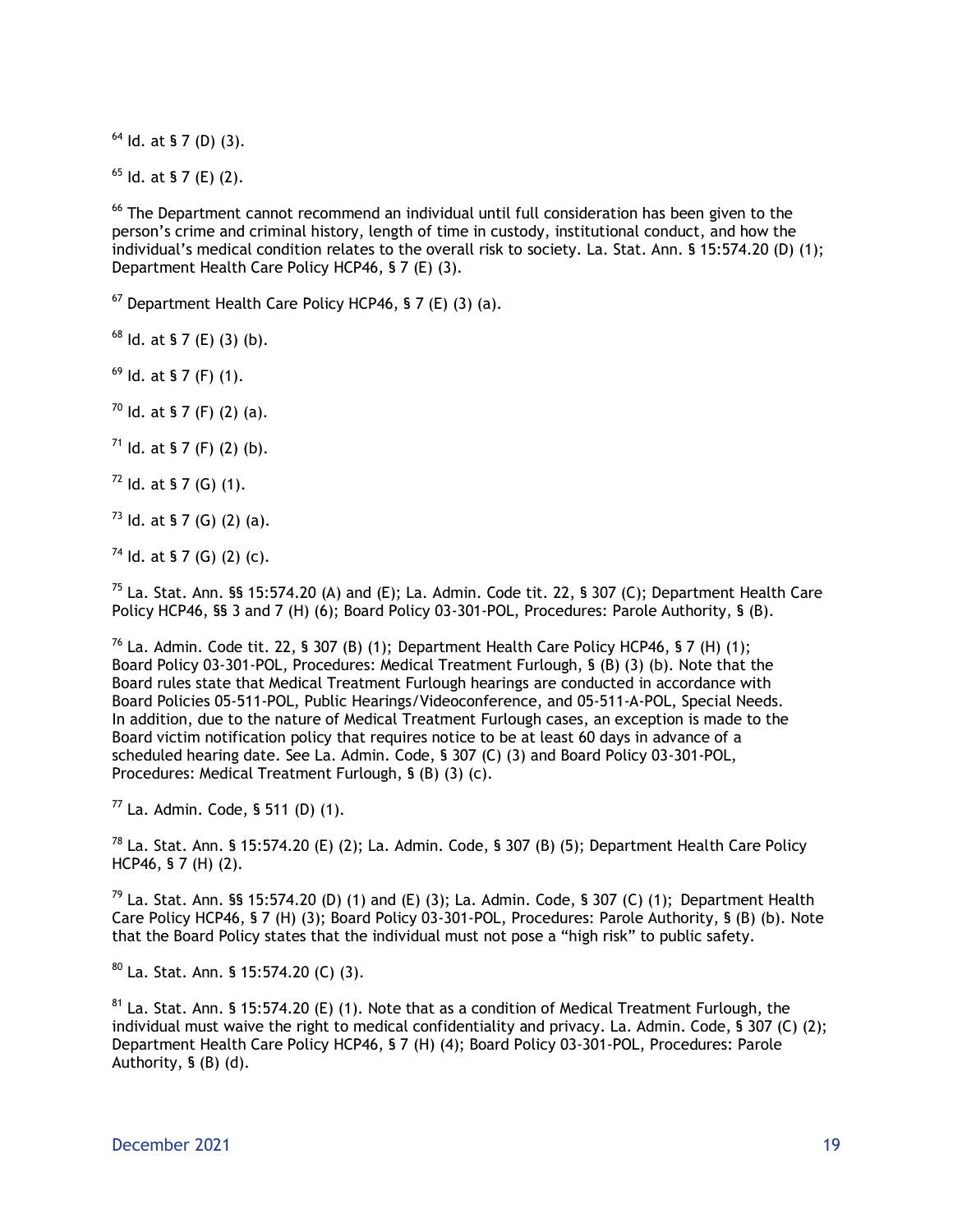<sup>82</sup> Department Health Care Policy HCP46, § 7 (J) (2) (a). The exact timing of the discharge planning process is not clear.

 $83$  Id. at § 7 (J) (2) (c). Individuals granted Medical Treatment Furlough may only be released to a health care facility. Id. at § 7 (J) (1).

 $84$  Id. at § 7 (J) (2) (b).

 $85$  La. Stat. Ann. § 15:574.20 (F); Department Health Care Policy HCP46, §§ 7 (L) (1) and 8 (C); Board Policy 03-301-POL, Procedures: Medical Treatment Furlough, § (E).

<sup>86</sup> La. Stat. Ann. § 15:574.20 (A).

 $87$  La. Stat. Ann. § 15:574.20 (E) (4); Department Health Care Policy HCP46, § 7 (I) (2).

88 Department Health Care Policy HCP46, § 7 (I) (1).

<sup>89</sup> La. Stat. Ann. § 15:574.20 (F); Department Health Care Policy HCP46, § 7 (K); Board Policy 03-301-POL, Procedures: Medical Treatment Furlough, § (C).

 $90$  La. Stat. Ann. § 15:574.20 (G); Department Health Care Policy HCP46, § 7 (L) (2); Board Policy 03-301-POL, Procedures: Medical Treatment Furlough, § (D) (b).

 $91$  La. Stat. Ann. § 15:574.20 (G); Department Health Care Policy HCP46, § 7 (L) (4).

 $92$  La. Stat. Ann. § 15:574.20 (G); Department Health Care Policy HCP46, § 7 (L) (5); Board Policy 03-301-POL, Procedures: Medical Treatment Furlough, § (D) (d).

<sup>93</sup> Louisiana Board of Pardons and Committee on Parole, *2020 Annual Report*, 12, https://s32082.pcdn.co/wp-content/uploads/2021/06/2020-Annual-Report.pdf.

 $94$  Id.

 $95$  Health Care Policy HCP41, SS 1 and 3. Note that although the policy's definition of Compassionate Release says that it is a "temporary leave of absence" [§  $\bar{5}$  (A)], it also says that the term of an individual granted Compassionate Release is for the remainder of that person's sentence [§ 7 (J) (1)].

 $96$  Id. at §§ 5 (E) and 6 (B) (1) (a).

 $97$  ld. at § 5 (G). Note that the definition of "terminally ill" is different for Compassionate Release than it is for Medical Parole. Terminally ill individuals that are released through Compassionate Release to a health care facility must also meet the facility's admission requirements; if being released to a home setting, the individual must meet the requirements for hospice care or a home health program. Id. at § 6 (B) (1) (b).

 $98$  Id. at § 6 (B) (1) (c).

 $99$  Id. at § 6 (A).

 $100$  Id. at § 7 (B).

 $101$  Id. at § 7 (C).

 $102$  Id. at § 8 (A).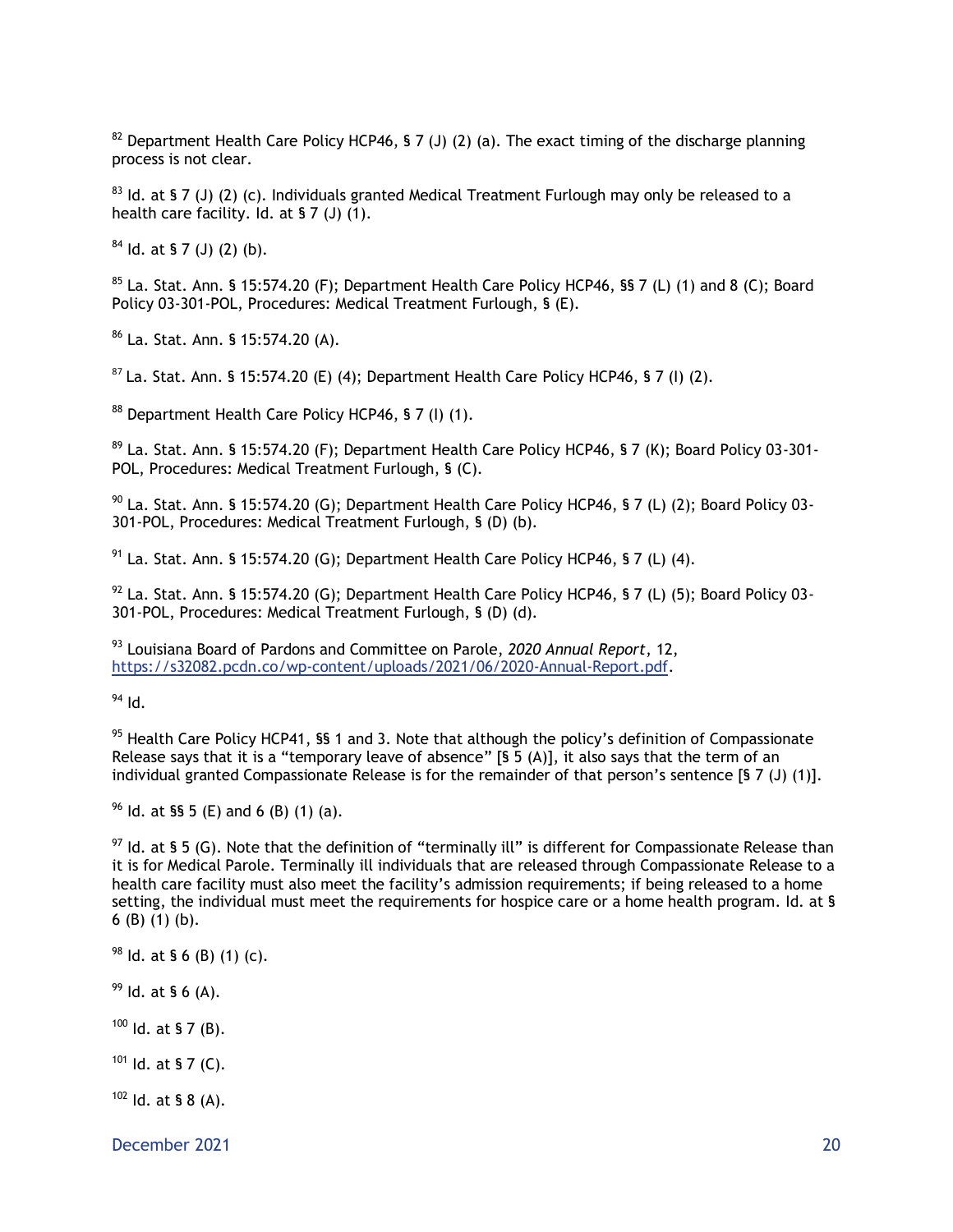Id. at § 8 (B).

Id. at § 7 (A).

Id. at § 7 (D) (1).

Id. at § 7 (D) (2).

Id. at § 7 (D) (3).

Id. at §§ 7 (E) (1) through (E) (3).

ld. at § 7 (E) (3) (a).

Id. at § 7 (E) (3) (b).

Id. at § 7 (F) (1).

Id. at § 7 (F) (2) (a).

ld. at § 7 (F) (2) (b).

Id. at § 7 (I) (2) (a).

ld. at § 7 (l) (2) (c).

Id. at § 7 (I) (2) (b).

Id. at § 3.

Id. at § 7 (G) (1).

ld. at § 7 (G) (2) (a).

ld. at § 7 (G) (2) (b).

<sup>121</sup> Id. at § 7 (G) (2) (c). If the Secretary denies Compassionate Release, a notice of the decision is sent to the Warden and the Department's Chief Nursing Officer.

Id. at § 7 (I) (1) (a).

ld. at § 7 (l) (1) (b).

Id. at § 7 (I) (2) (d).

 Id. at § 7 (I) (3) (b). If a sex offender is approved for Compassionate Release, the Unit Warden follows the notification requirements in Department Regulation No. IS-E-1, Sex Offender Notification, Registration Requirements and Residence Plan. Id. at (3) (c).

Id. at § 8 (C).

Id. at § 7 (K) (1).

Id. at § 7 (J) (1).

December 2021 21 and 2021